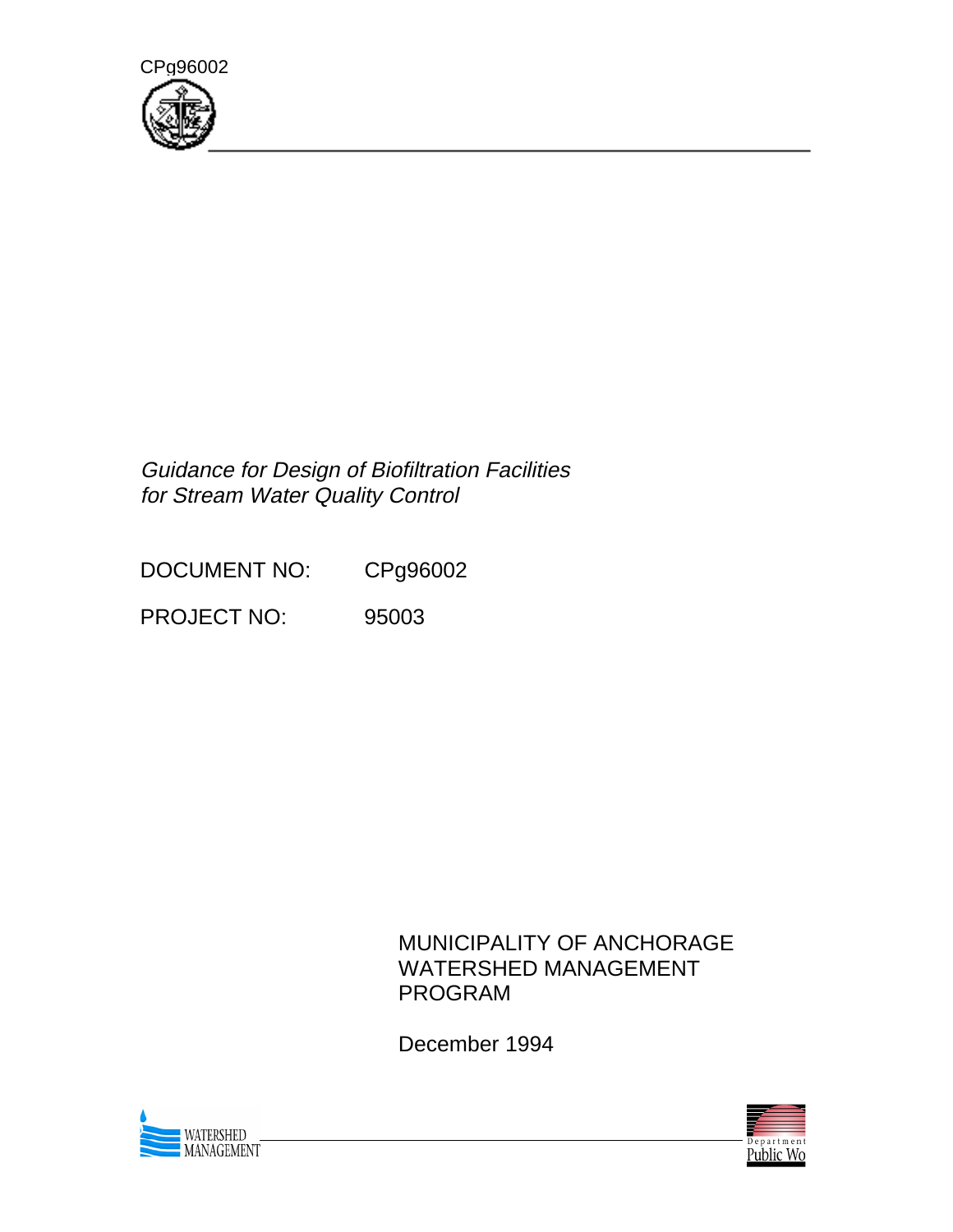| <b>Prepared for:</b> | <b>Watershed Management Section</b><br><b>Project Management and Engineering</b><br><b>Department of Public Works</b><br><b>Municipality of Anchorage</b> |  |
|----------------------|-----------------------------------------------------------------------------------------------------------------------------------------------------------|--|
| <b>Prepared by:</b>  | Montgomery Watson<br>4000 Credit Union Drive, Suite 600<br>Anchorage, Alaska 99503                                                                        |  |
| <b>Contributors:</b> | J. Brett Jokela, P.E., Project Manager<br>Jacky L. Bowen, Project Engineer<br>Chad Davis, Land Design North<br>Mel Langdon, P.E., Civil Engineer          |  |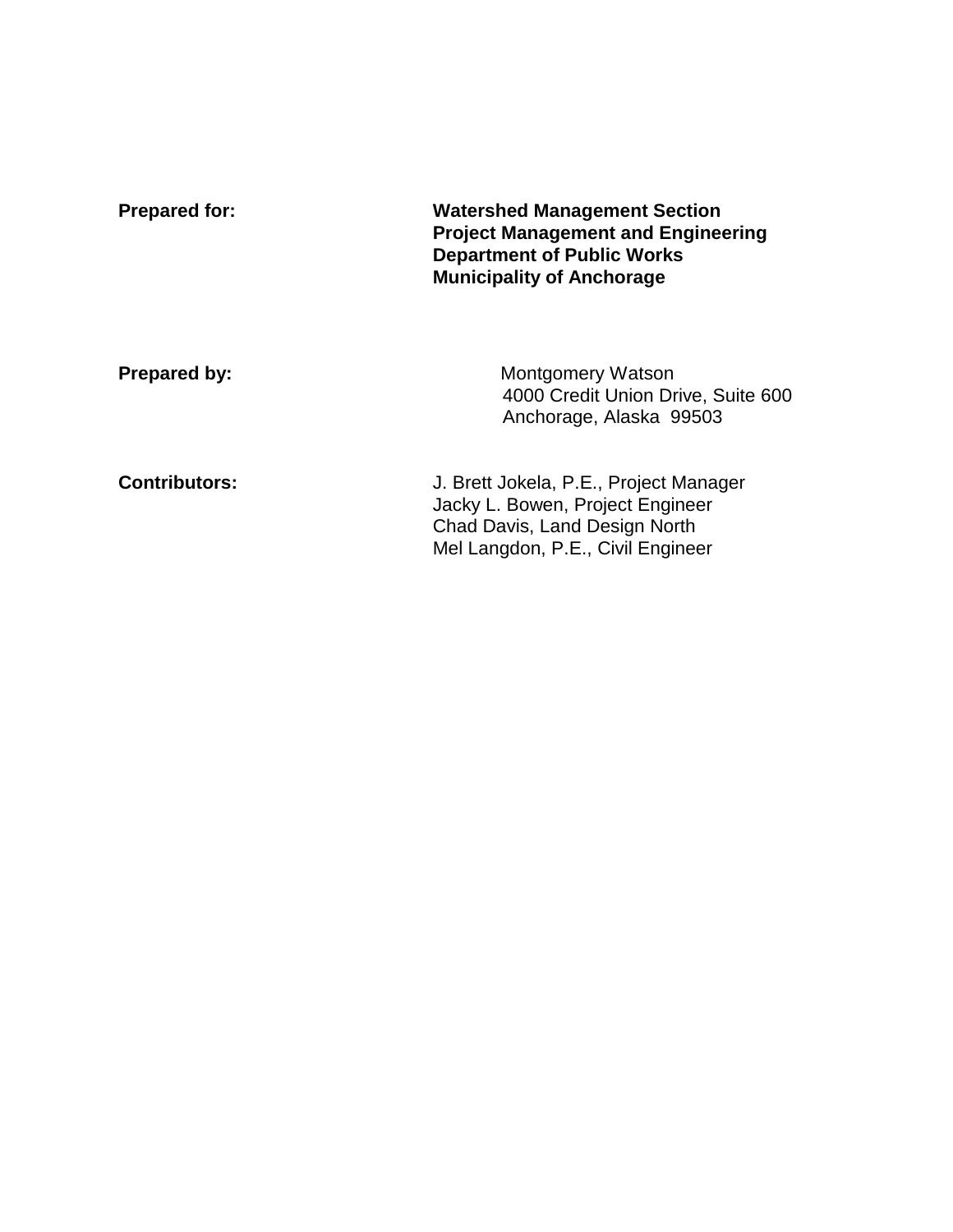#### **SECTION G-2.160 BIOFILTRATION DESIGN GUIDANCE**

#### **G-2.160 A. General**

Biofiltration is appropriate in certain situations for water quality enhancement. It is effective during the summer months when plants are actively growing. Biofiltration facilities treat storm water by utilizing fine, close-growing, water resistant grasses as filters for runoff from frequent storms. On sites where the biofilter will intercept groundwater or where there is little or no slope to allow for good drainage, emergent herbaceous wetland vegetation is an acceptable planting alternative (Seattle WPCD, 1992).

Two types of biofiltration facilities are addressed in this section: vegetative swales and vegetative filter strips. A vegetative swale is a channel lined with vegetation which treats runoff as it flows through the vegetation at a shallow depth and relatively slow velocity. A vegetative filter strip is an area covered by vegetation over which runoff sheet flows at a very shallow depth and in a dispersed manner.

Design criteria that will maximize the effectiveness of biofiltration swales and strips are still in the developmental stage because their use for treating storm water has only been applied and investigated for a relatively short time (Puget Sound, 1992).

- 1. Background
	- a. Swales

Vegetative swales can provide sufficient runoff control to replace curb and gutter in single-family residential subdivisions and on highway medians. Their ability to control large storms is limited because they are designed for a 2-year storm event; therefore, in most cases swales must be used in combination with other Best Management Practices (BMPs) downstream. Swales are usually less expensive to construct than curb and gutter but may require more land. Swale performance diminishes sharply in highly urbanized settings. This reduction may be due to the use of swales for storm water conveyance at flow rates higher than the biofiltration design flow. It should be kept in mind that swales can complement (but seldom substitute for) other BMPs. Swales can last indefinitely if properly designed, periodically mowed, and if sediment is removed as needed (Schueler, 1992).

b. Filter Strips

A filter strip is well suited to treating runoff from impervious areas such as parking lots where, for example, frequent gaps in the extruded asphalt curbing provide dispersed inflow points to the filter strip (King County, 1992). In order to distribute runoff uniformly for sheet flow, drainage areas of not more than 5 acres are recommended.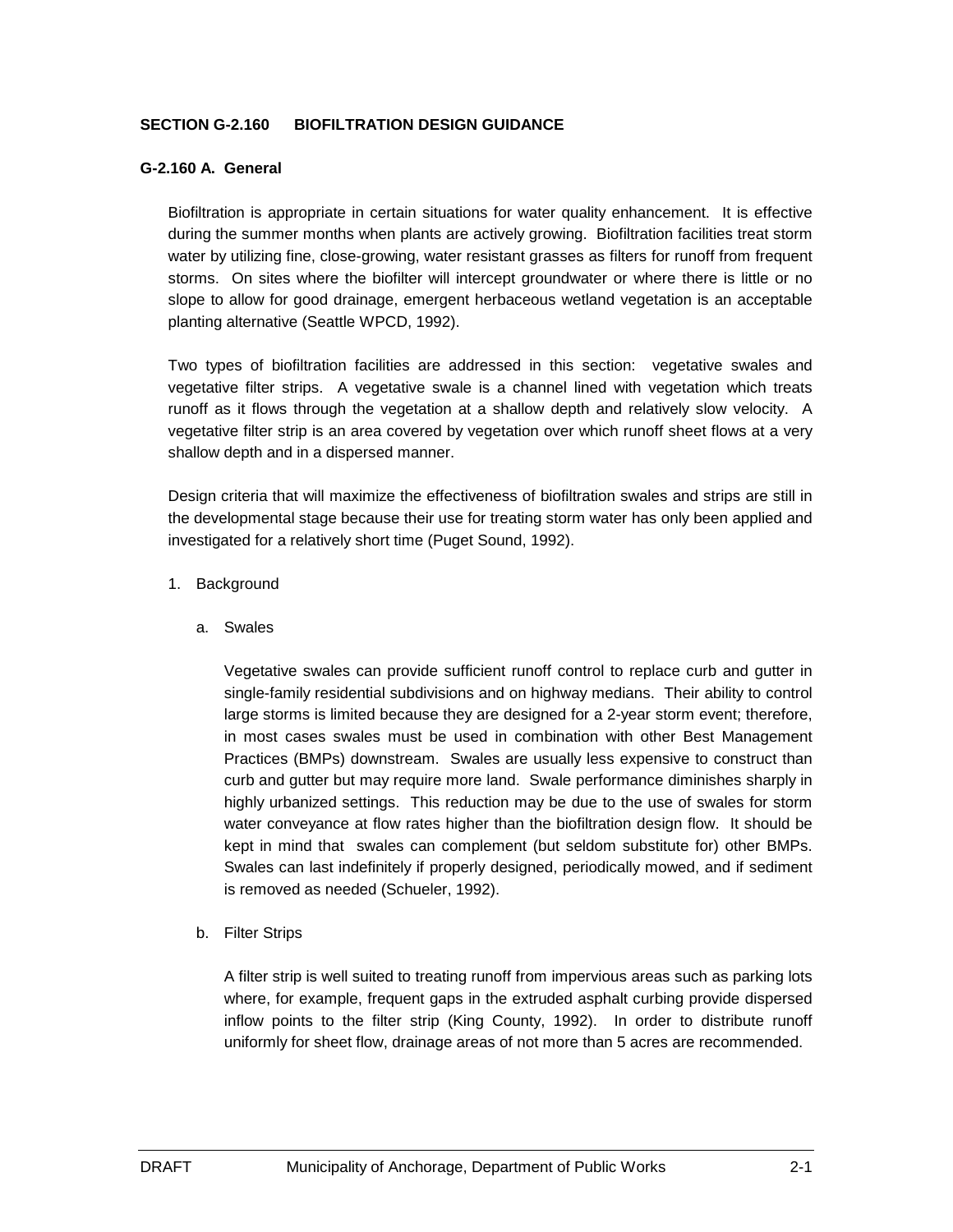#### 2. Mechanisms of Pollutant Removal

The principal mechanism of treatment in biofiltration is the slowing of particles to which pollutants are attached, allowing them to settle out. Biofiltration removes solids by gravity sedimentation and by filtration through the vegetation (Horner, 1993). This treatment is enhanced by the "taking-up" of the dissolved fraction of pollutants by the vegetation (King County, 1992). Metals are removed by adsorption and ion exchange on the soil surface and in the upper soil horizon. Organics are removed by bacterial decomposition on the vegetation and soils and adsorption in the soils. Nutrient removal is accomplished by plant uptake (Horner, 1993).

#### 3. Pollutant Removal Performance

Ten conventional residential and highway swale systems monitored by six researchers had mixed results. Half of the swales demonstrated a moderate to high pollutant removal capability and the other half showed no removal or negative removal capability. They achieved mixed performance in removing particulate pollutants such as suspended solids and trace metals and were generally unable to remove significant amounts of soluble nutrients. Biofilters that increase detention, infiltration and wetland uptake within the swale have the potential to substantially improve swale removal rates. The vast majority of swales studied are operating as designed with relatively minor maintenance (grass mowing) (Schueler, 1992).

Horner (1993) reports that a recent swale biofiltration performance study in western Washington focused on two residence times (9.3 and 4.6 minutes). The 9.3 minute residence time provided pollutant reduction rates as shown below:

83% Total Suspended Solids (TSS) 67% Lead (relatively insoluble metals) 75% Oil and grease 46% Copper (relatively soluble metals)

There were poor or even negative dissolved nutrient captures, and fecal coliform removal was very inconsistent. Pollutant reductions for the 4.6 minute residence time were generally less, but only by a statistically significant amount in the cases of zinc and iron (Horner, 1993).

Two studies of filter strips in urban areas have indicated that filter strips do not trap pollutants efficiently in urban settings due to high runoff velocity. If the velocity can be controlled (e.g. through flow spreading devices), filter strip performance may increase. Research to date on vegetated filter strips has largely focused on filter strips in agricultural settings. Most of these studies indicate that, when functioning properly, filter strips can remove particulate pollutants with some reliability, but are less dependable for nutrient removal (Schueler, 1992).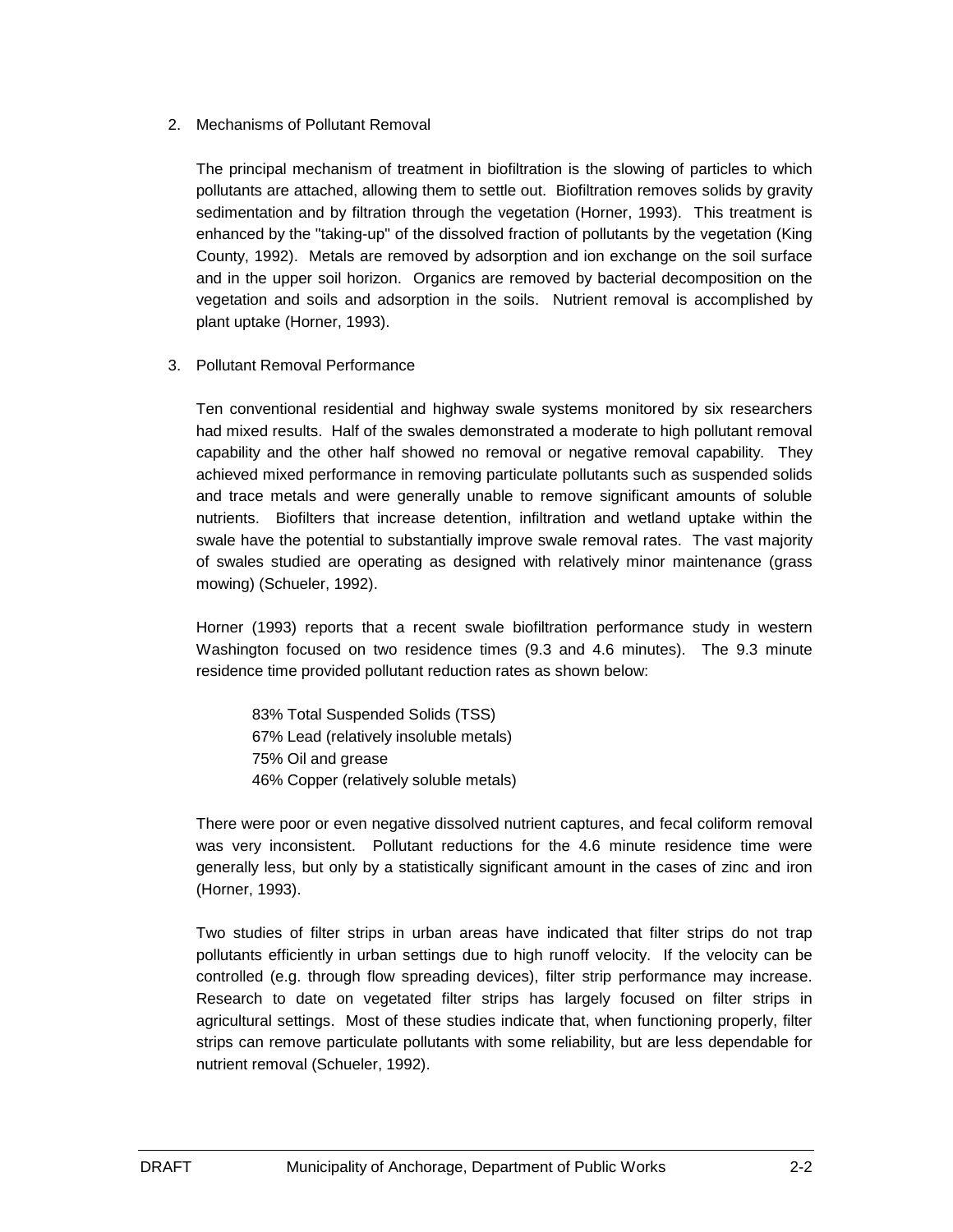#### **G-2.160 B. Applicability**

1. Performance in Cold Climates and Use in Anchorage

No studies have been conducted in the Anchorage area or similar sub-arctic regions. Due to the lack of research and knowledge of effectiveness in a climate such as Anchorage's, innovation is being encouraged. Flexibility is allowed to permit site-by-site assessment and to allow for discretionary design, installation, operating, and maintenance requirements, as long as they do not conflict with the general intent of the requirements stated below (Seattle WPCD, 1992).

- a. In Anchorage, biofiltration is not applicable during spring breakup and even as long as 4 to 6 weeks after breakup, depending on weather and vegetation growth. Therefore, biofiltration is not useful for snow meltwater runoff at all. Other BMPs will have to be utilized for spring meltwater. Biofiltration's usefulness is limited to summer rainfall and runoff from irrigation, primarily during the months of June through September. However, the superior performance of biofilters in reducing the quantity of pollutants that remain untreated by sedimentation alone overrides the limits caused by the short season of operation (Marshall, 1991).
- b. The performance of swales in removing pollutants may be reduced in regions with long, cold winters and snowmelt conditions, particularly where salts and other de-icing chemicals are applied or where snow plowing scrapes the shoulder (Schueler, 1992). Snow storage along roadsides may also reduce effectiveness by damaging vegetation. Sediment buildup along road shoulders from sanding in the winter may prevent proper drainage into the biofiltration facility.
- 2. Integration with Landscape Design

Vegetated swales can be integrated into landscape designs to provide adequate site drainage, aesthetic amenities and created habitats for certain wildlife. By using a curvilinear configuration, edges of vegetated swales can be shaped in a naturalistic way to offer texture, rhythm and interest to any landscape design (Figure G2-1). Vegetated swales should be aligned with the most advantageous solar aspect to provide maximum exposure to sunlight and winter warmth. Pockets along the swale can be planted with native rushes, sedges and willow to soften the visual impact of the swale, aid in residence time and improve pollutant removal. Vegetated swales with integrated wetland plant species should also be considered as relatively low-maintenance design solutions for large sites where moisture is consistent throughout the growing season and the project calls for a unique approach to design, mitigation and environmental sensitivity.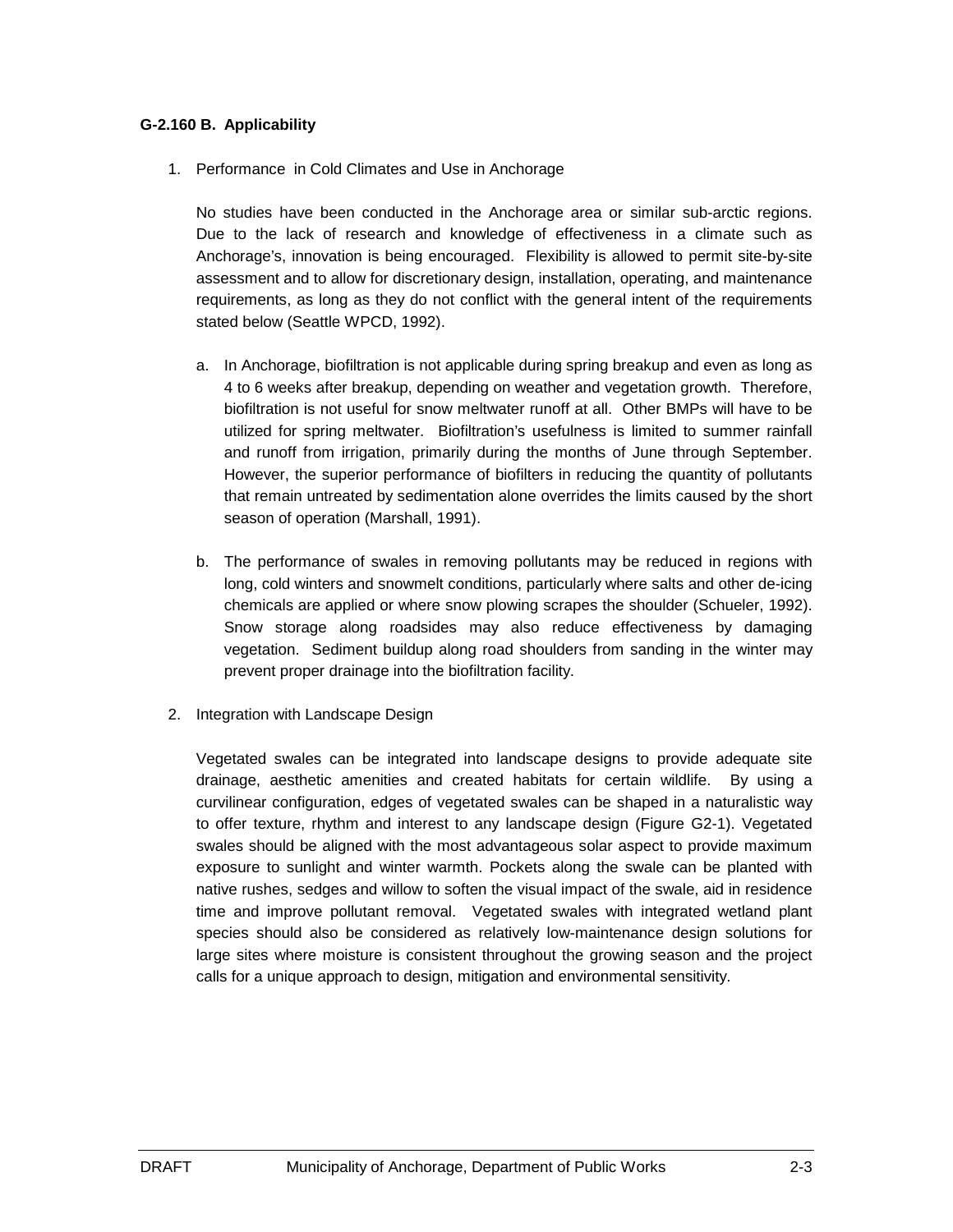**Figure G2-1 Naturalized Vegetative Swale**



3. Placement in Conjunction with Other BMPs

Biofiltration should be regarded as one possible element of an integrated storm water management plan for any given site or class of sites. Selection and implementation of alternatives should be based on stated water quality objectives. Meeting the objectives may require the use of two or more techniques that have complementary features in a treatment train; the analysis of options should consider such applications. If a retention/detention pond is required for runoff quantity control at the site, the biofilter should normally follow it in order to receive regulated flow introduction and presettling benefits. Where sufficient land does not exist for both a runoff quantity control pond and a biofilter, nesting a circular biofilter around the circumference of a pond should be considered to allow for both treatment of low flows and the required quantity control. If there is a significant potential for discharge of sediment or oil and grease into the biofilter, the necessary controls should be placed upstream to minimize the entrance of these materials (Seattle WPCD, 1992). Swales can also be coupled with plunge pools, infiltration trenches or pocket wetlands (Schueler, 1992).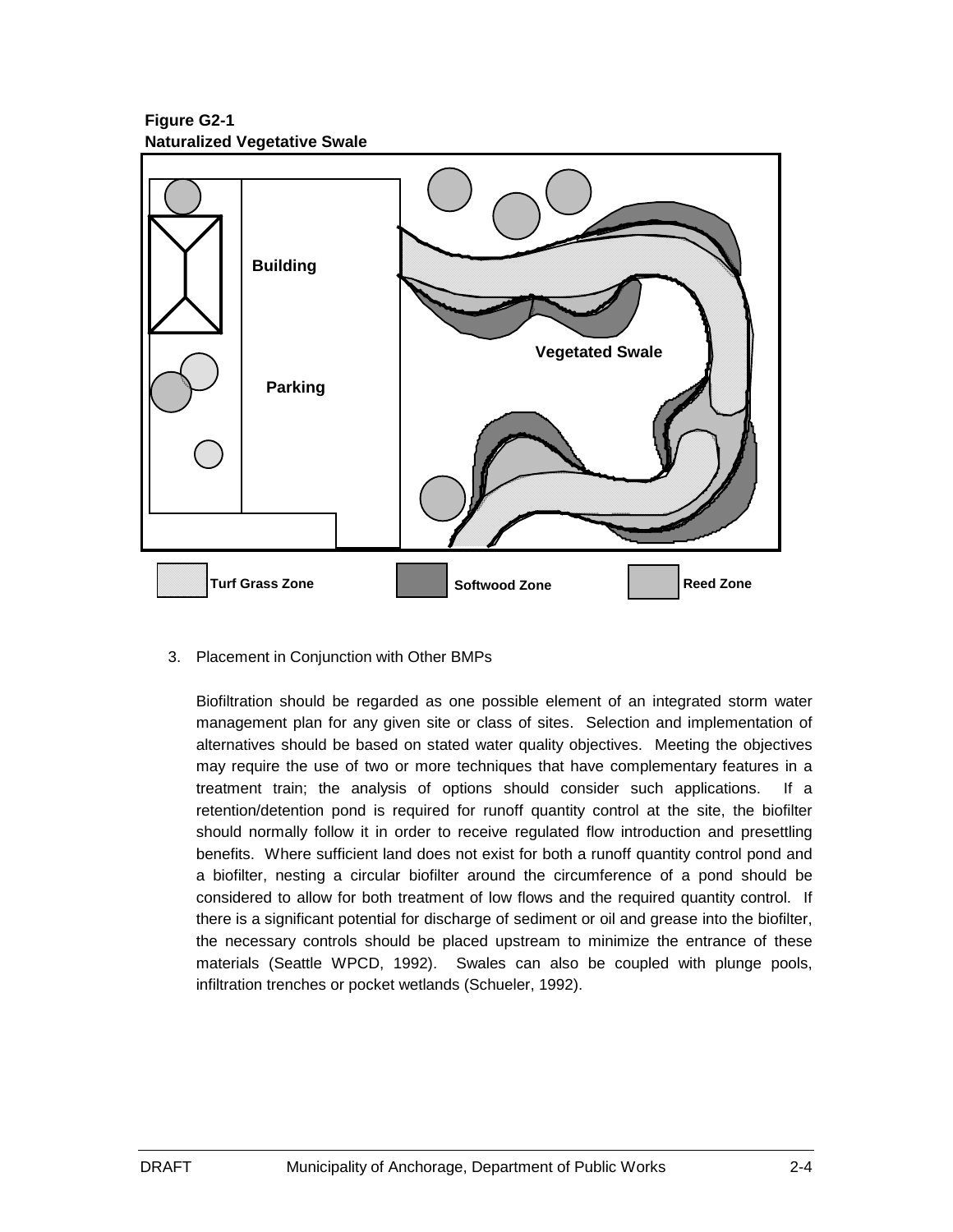#### **G-2.160 C. General Criteria and Guidelines**

1. Sources of Plant Materials

Many of the plants recommended for use in vegetated swales are not commonly found in large quantities by regional suppliers. In many cases, core plugs 3 to 4 inches in diameter can be collected from donor sites as long as permitting and local code requirements are met. Rhizomes, legumes and stolons may be available for certain plants and should be planted 3 to 4 inches below the topsoil surface. Plants should be kept moist and flows should be diverted until plants have germinated and are 3 to 4 inches above the soil surface.

Grasses used for turf and reed zones are readily available and can be applied by hydromulching. Erosion protection fabrics or geotextiles should be employed within the initial stages of the revegetation to aid in soil retention and even germination of plant seedlings.

#### Plant Sources

Alaska Plant Materials Center HC Box 7440 Palmer, Alaska 99645 (907) 745-4469

Seeds of Alaska

Box 3127 Kenai, Alaska 99611 (907) 262-3755

Tryck Nursery

PO Box 11-104 Anchorage, Alaska 99511 (907) 345-2507

Plant Source Journal 606 110th Avenue NE Suite 301 Bellevue, Washington 98004 (206) 454-7733

Directory of Alaska Plant Sources

Alaska Department of Natural Resources Plant Materials Center HCO2 BOX 7440 Palmer, Alaska 99645 (907) 745-4469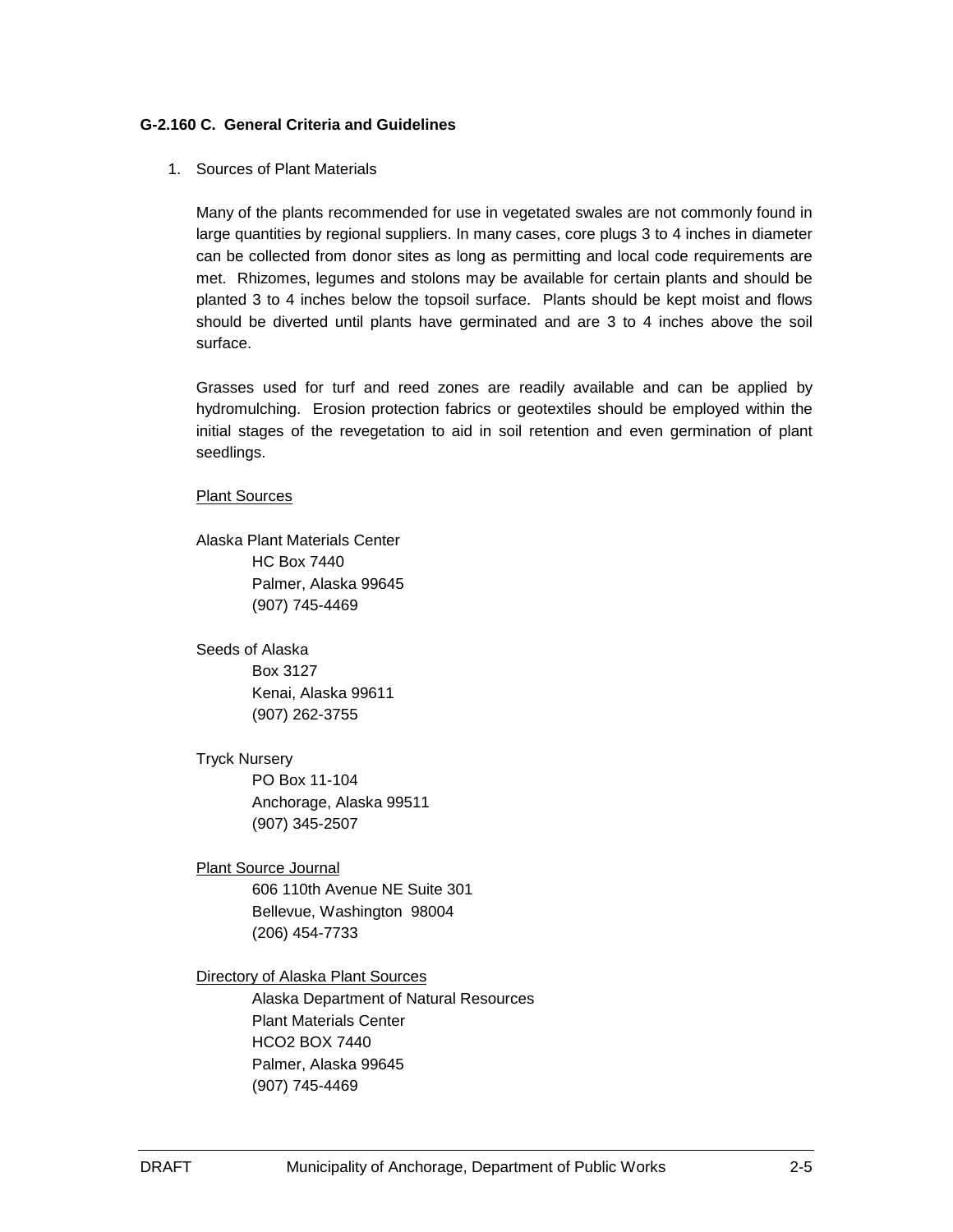2. Manning Equation

Flow in a biofilter occurs by gravity, under no pressure or confinement, and is classified as open channel flow. The basic equation for open channel flow was first proposed by Manning in 1889:

$$
V = (1.49/n) R^{0.67} s^{0.5}
$$
  
or  

$$
Q = (1.49/n) AR^{0.67} s^{0.5}
$$

where:  $V =$  Velocity (ft/s)

- n = Manning's roughness coefficient
- A = Cross-sectional area (ft<sup>2</sup>)
- $R =$  Hydraulic radius (ft) = A/wetted perimeter
	- For filter strips, R y (design flow depth) (Seattle WPCD, 1992).
- s = Longitudinal Slope as a ratio of vertical rise over horizontal run(ft/ft)
- $Q =$  Flow rate (ft<sup>3</sup>/s, cfs)

Experiments were conducted during a 1991-92 biofiltration performance study in western Washington to determine the Manning's n roughness coefficient for a typical swale using a common grass mix. It was found that Manning's  $n = 0.20$  was appropriate for typical grass swales mowed somewhat regularly. The number would be somewhat higher (about 0.24) for untended, densely growing swales and grass stands (Horner, 1993).

3. Swale Design

The swale design must meet four tests: maximum flow depth and minimum retention time for the design flow, and adequate channel capacity and channel stability during a reasonably expected high flow event.

- Maximum flow depth determines the channel dimensions, based on the channel geometry and Manning's equation.
- Retention time is checked using the design velocity and swale length. 100 feet is the minimum recommended swale length in order to assure adequate treatment.
- Channel capacity is checked using Manning's equation with the higher flow rate and a lower Manning's n. (The lower n value would reflect channel conditions under high flow.)
- Channel stability is based on the maximum velocity the channel should experience to prevent channel erosion, given that a certain degree of retardance will be provided by the density and height of the vegetative cover. Several studies have been made that relate the maximum permissible swale velocity to three factors: grass types, slope, and soil erosion resistance (Horner, 1993). Maximum permissible velocities found in these studies ranged from 6 fps for erosion-resistant soils with bluegrass turf on shallow slopes to 2.5 fps for easily eroded soils with less dense grasses on slopes exceeding 5 per cent. A maximum permissible swale velocity for of 4 fps for stability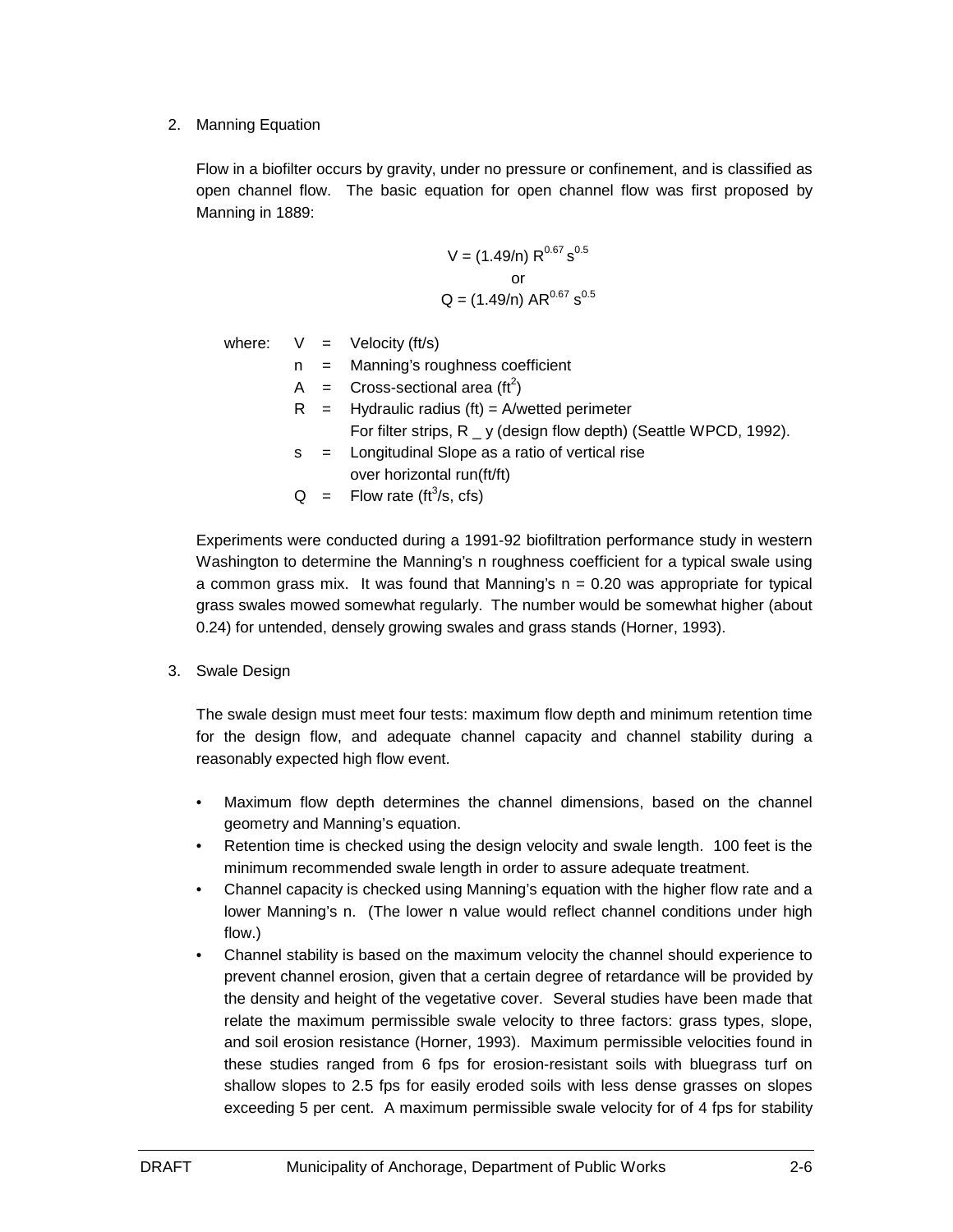is recommended in the design criteria, based on the results of these studies and the anticipated conditions for vegetated swale applications.

#### **G-2.160 D. Operating Criteria and Guidelines**

Keeping the biofilter free of lawn debris and pet wastes is important if the biofilter is to be effective. This may require public education for residents living nearby (Seattle WPCD, 1992). It not only keeps the biofilter attractive, but also reduces the tendency to channelization (Seattle WPCD, 1992)

Urban filter strips that are not regularly maintained may quickly become nonfunctional. Field studies indicate that filter strips tend to have short life spans because of lack of maintenance, improper location and poor vegetative cover (Schueler, 1992). Clean curb cuts when soil and vegetation buildup interferes with flow introduction (Seattle WPCD, 1992).

1. Mowing and Vegetation Harvesting

Mowing should occur on a regularly scheduled basis during the warm months when turf grasses are growing. Seed mixes for "manicured lawn" or "lawn" applications will need mowing weekly to twice monthly while seed mixes for "naturalized" areas will need mowing once or twice throughout the growing season. Vegetated swales must be mown and cleared of any dead plant material regularly to avoid smothering of other plants and depositing nutrients back into the swale and storm water. Mowing or harvesting encourages young, vigorous growth which is the most effective growth for use in biofiltration swales and strips. The height of the turf depends on the degree of retardance needed for proper residence time. An average height between 2 to 6 inches will serve well for most vegetated swales. Grasses taller than 6" in height lay flat when water flows over them, which prevents sedimentation (Puget Sound, 1992).

If grass-like plants and woody shrubs are integrated into the swale their foliage should be harvested annually to encourage young, vigorous growth. Harvesting should occur in early spring to clear decaying material allowing oxygen exchange for young growth and plant roots. A line-trimmer or "weed-eater" with steel blade attachment should be used to cut plants back to a height of 8" above the soil level. All debris should be removed from the swale once all plants have been trimmed.

2. Removal of Sediment

Sediment should be removed whenever it covers vegetation or begins to reduce the biofilter's capacity. Have the grass cut short so that the bed can be made as level as possible (Seattle WPCD, 1992). It is strongly recommended that a device such as a Ditch Master, not a backhoe or dragline, be used to remove sediment (Puget Sound, 1992). If removing sediments by hand, use a flat-bottomed shovel (Seattle WPCD, 1992). Sediments should also be removed from inlet structures, to maintain function and capacity.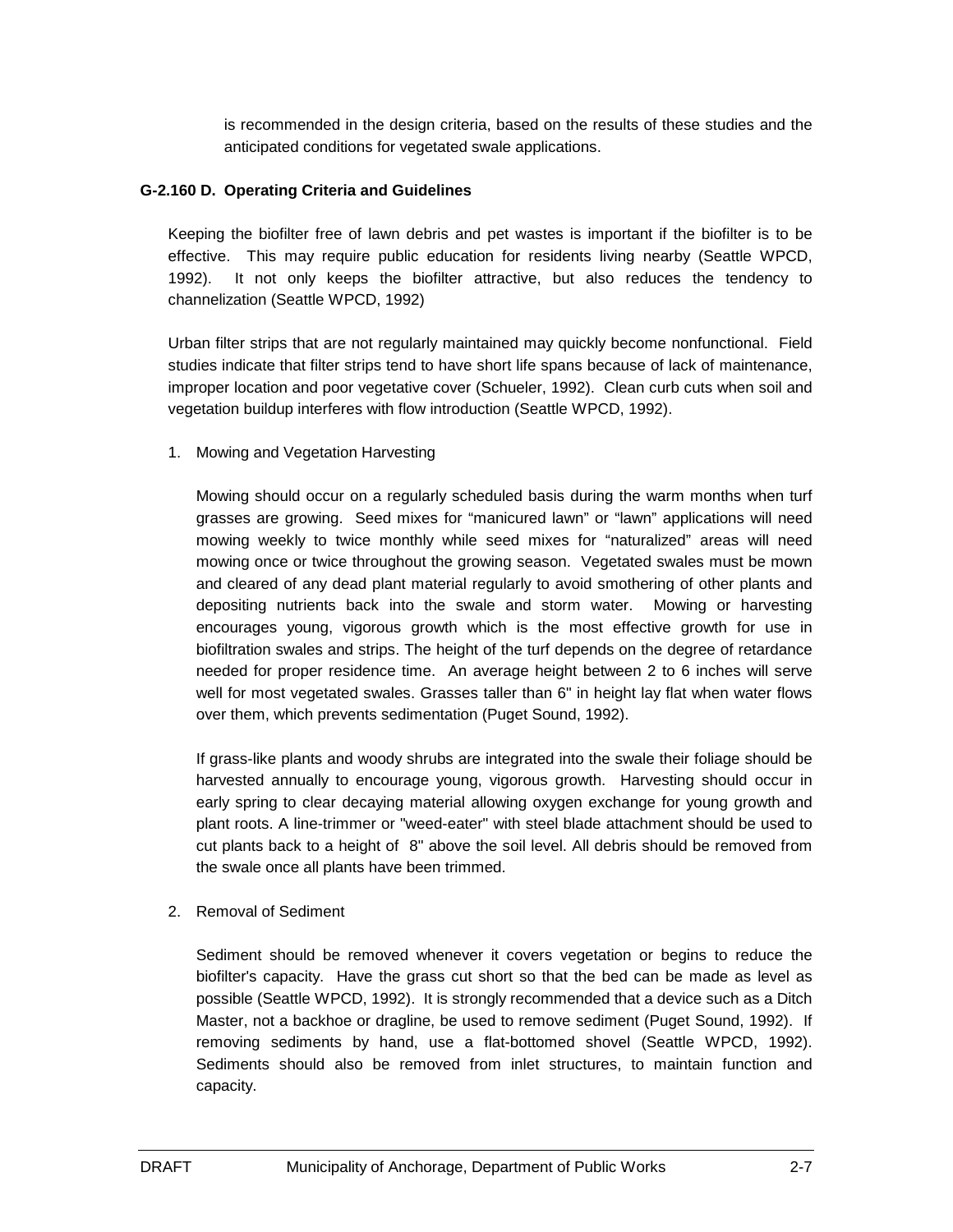#### 3. Plant Maintenance

#### a. Reseeding

Periodic weeding and replanting, particularly in the first few years of life, will allow the vegetative cover to stabilize and become permanent (Schueler, 1992). Reseed damaged or maintained areas immediately or sod with grass plugs from an adjacent upslope area. If possible, redirect flow until the new grass is firmly established. Otherwise, cover the seeded areas with a high quality erosion control fabric (Seattle WPCD, 1992). This periodic repair of eroded areas and regrading around the biofilter may be necessary to assure that flows do not concentrate through or around the biofilter.

b. Irrigation

Consideration should be made for access to irrigation water to assure plant success in dry periods.

4. Inspection

Inspect biofilters periodically, especially after heavy runoff (monthly and after each storm with greater than 0.5 inch of rainfall). Remove sediments and repair vegetation as necessary (Seattle WPCD, 1992). The primary maintenance problem is the gradual build-up of soil and grass adjacent to roads which prevents entry of runoff in swales (Schueler, 1992).

#### **G-2.160 E. Design Methodology Example (Biofiltration Swale)**

1. Preliminary Design Procedure

| a. | Estimate runoff flow rate     | Assume:                                       | $Q = 0.5$ cfs |
|----|-------------------------------|-----------------------------------------------|---------------|
| b. | Establish longitudinal slope  | Set at 2%:                                    | $s = 0.02$    |
| c. | Select vegetation cover       | Grass Mix                                     |               |
| d. | Height of vegetation          | 5 inches                                      |               |
|    | Design depth of flow          | 3 inches (0.25 ft)                            | $y = 0.25$ ft |
| е. | Select a value of Manning's n | For typical grass swales, mowed<br>regularly: | $n = 0.20$    |
| f. | Select swale shape            | Trapezoid, with side slope, Z                 | $Z = 3:1$     |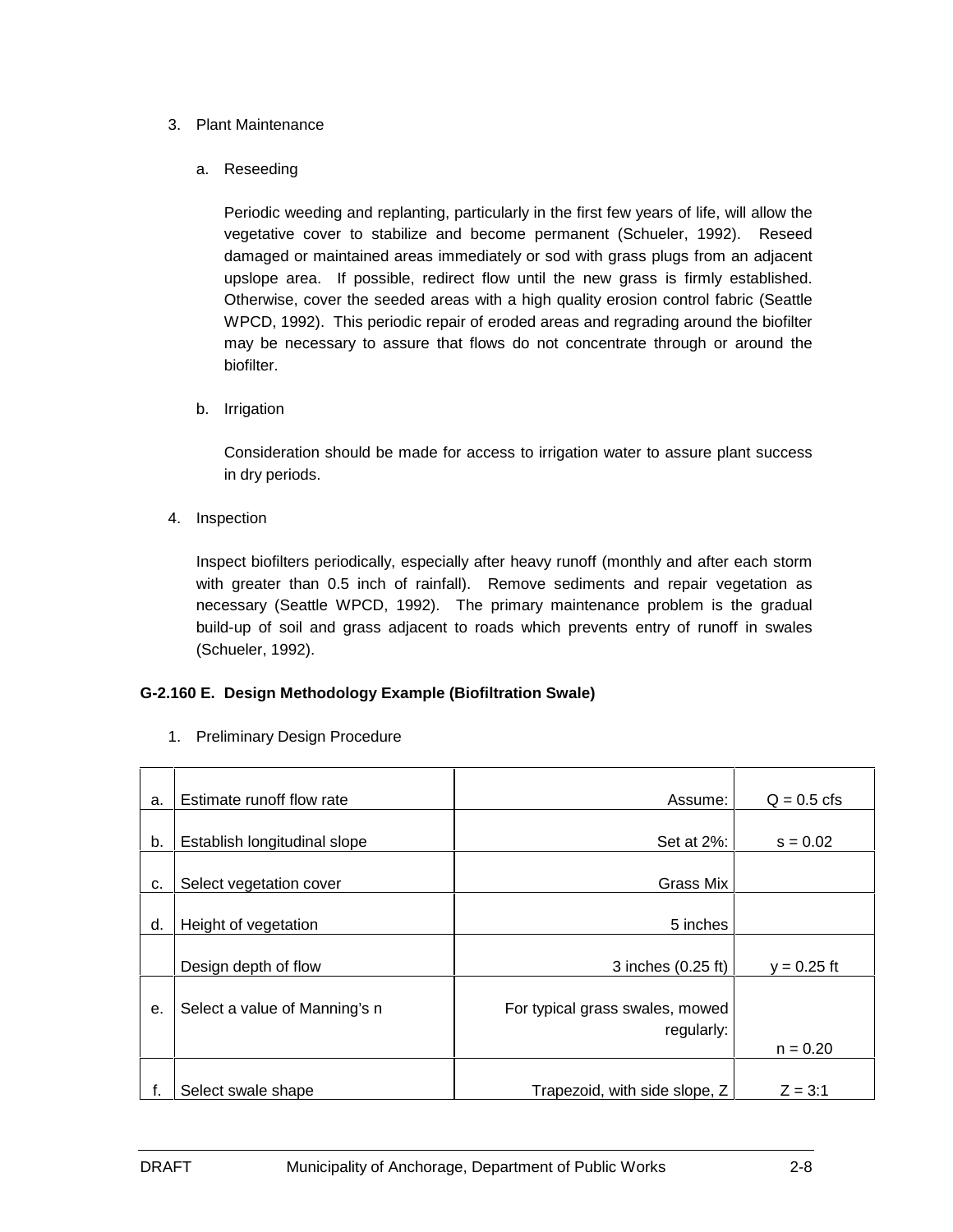| g. | Calculate the width              | Qn<br>b <sub>a</sub><br>- Zy                    |                |
|----|----------------------------------|-------------------------------------------------|----------------|
|    |                                  | 1.49 $y^{1.67}$ s <sup>0.5</sup>                |                |
|    |                                  | For $Q = 0.5$ , $n = 0.20$ , $y = 0.25$ , $s =$ |                |
|    |                                  | 0.02, and $Z = 3$ :                             | $b = 4.1$ ft   |
| h. | Compute the cross sectional area | $A = by + Zy^2$                                 |                |
|    |                                  | For $b = 4$ , $Z = 3$ , and $y = 0.25$ :        |                |
|    |                                  |                                                 | $A = 1.19$ sf  |
| ı. | Compute the flow velocity        | $V = Q/A$                                       |                |
|    |                                  | For $Q = 0.5$ and $A = 1.19$ :                  | $V = 0.42$ fps |
|    |                                  | $L = Vt$                                        |                |
| J. | Compute the swale length         |                                                 |                |
|    |                                  | For $V=0.42$ and $t = 9$ min (540               | $L = 227$ ft   |
|    |                                  | seconds)                                        |                |

Assume that in this case, there is only enough space for the swale to be 180 feet long. Try reducing the design length by increasing the width of the bottom of the swale. This can be accomplished by reducing the flow velocity and solving for b:

| k. | $L = Vt$                                                       | For $L = 180$ ft and $t = 9$ minutes:                                                | $V = 0.33$ fps |
|----|----------------------------------------------------------------|--------------------------------------------------------------------------------------|----------------|
|    | $A = Q/V$                                                      | For $Q = 0.5$ and $V = 0.33$                                                         | $A = 1.52$ sf  |
|    | From Figure 2-30, the equation for A<br>is:<br>$A = by + Zy^2$ | Solving this equation for b results in:<br>$b = A - Zy^2$<br>For A = $1.52$ , Z = 3, |                |
|    |                                                                | and $y = 0.25$ :                                                                     | $b = 5.33$ ft  |

2. Check Design for Channel Stability

| a.                                  | Highest expected flow rate                | Assume:                                | $Q = 1.6$ cfs            |
|-------------------------------------|-------------------------------------------|----------------------------------------|--------------------------|
|                                     | and least vegetation cover expected       | Select: Grass Height = $3$ inches      |                          |
|                                     |                                           | Coverage = Fair                        |                          |
| b.                                  | Degree of retardance                      | from Figure 2-32                       | Low (D)                  |
| c.                                  | Maximum<br>permissible<br>velocity<br>for | Assume for easily eroded soils planted |                          |
| erosion prevention                  |                                           | with grasses:                          | $V_{\text{max}} = 4$ fps |
| Select a value of Manning's n<br>d. |                                           | For poor vegetation coverage and low   |                          |
|                                     | height:                                   |                                        | $n = 0.04$               |
| е.                                  | First approximation for the product of    | For $n = 0.04$ and "D" Degree of       | $VR_{\text{approx}} =$   |
|                                     | velocity and hydraulic radius (VR)        | Retardance, from Figure 2-33:          | $3 ft^2/s$               |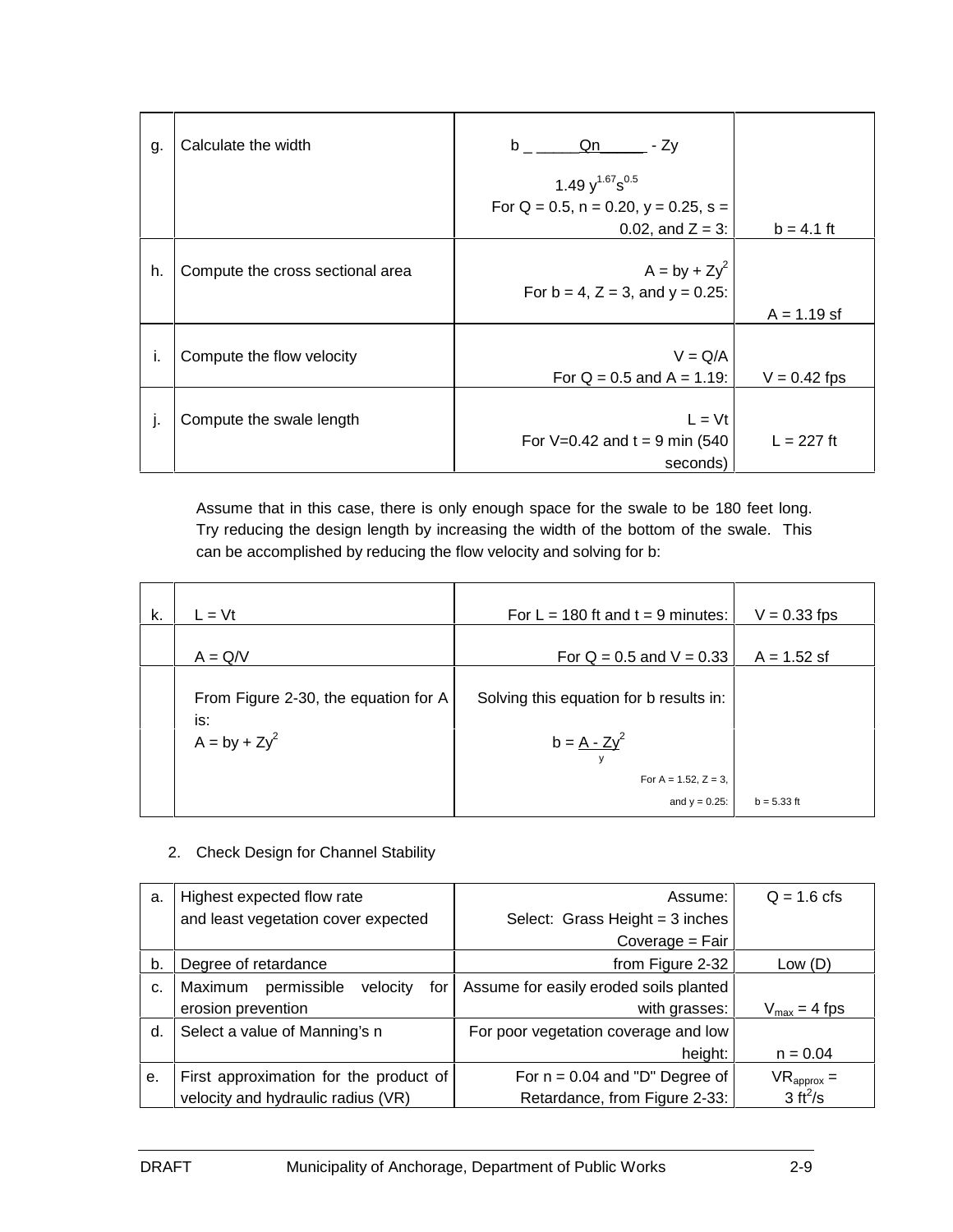| f. | Compute the hydraulic radius for the<br>maximum permissible velocity                 | $R = VR_{approx}/V_{max}$<br>For $VR_{\text{approx}} = 3$ and                  |                                                  |
|----|--------------------------------------------------------------------------------------|--------------------------------------------------------------------------------|--------------------------------------------------|
|    |                                                                                      | $V_{\text{max}} = 4$ :                                                         | $R = 0.75$ ft                                    |
| g. | Solve for the actual product of velocity                                             | $VR = (1.49/n) R^{1.67} s^{0.5}$                                               |                                                  |
|    | and hydraulic radius                                                                 | For $n = 0.04$ , $R = 0.75$ ,                                                  |                                                  |
|    |                                                                                      | and $s = 0.02$ :                                                               | $VR = 3.26 \text{ ft}^2/\text{s}$                |
|    | Compare to approximation                                                             | VR<br>$VR_{\text{approx}}$ by >5%                                              |                                                  |
|    | Increase n                                                                           | $n = 0.041$ and "D",                                                           |                                                  |
|    |                                                                                      | from Figure 2-33:                                                              | $VR_{\text{approx}} =$<br>2.6 ft <sup>2</sup> /s |
|    | Recompute the hydraulic radius for                                                   | $R = VR_{approx}/V_{max}$                                                      |                                                  |
|    | $V_{\text{max}}$                                                                     | For $VR_{\text{approx}} = 2.6$ and                                             |                                                  |
|    |                                                                                      | $V_{max} = 4$ :                                                                | $R = 0.65$ ft                                    |
|    | Solve again for the actual product of                                                | $VR = (1.49/n) R^{1.67} s^{0.5}$                                               |                                                  |
|    | velocity and hydraulic radius                                                        | For $n = 0.041$ , $R = 0.65$ ,                                                 |                                                  |
|    |                                                                                      | and $s = 0.02$ :                                                               | $VR = 2.7 \text{ ft}^2/\text{s}$                 |
|    |                                                                                      | $VR$ _ VR <sub>approx</sub> by <5%, therefore use                              |                                                  |
|    |                                                                                      | newly                                                                          |                                                  |
|    |                                                                                      | calculated VR:                                                                 | $VR = 2.5 \text{ ft}^2/\text{s}$                 |
| h. | Compute the actual velocity for the                                                  | $V = VR/R$                                                                     |                                                  |
|    | final design conditions                                                              | For $VR = 2.5 < CR$ and $R = 0.65$ :                                           | $V = 3.85$ fps                                   |
|    | Compare $v$ and $v_{\text{max}}$                                                     | 3.85 < 4                                                                       |                                                  |
|    |                                                                                      | $V < V_{\text{max}}$ , therefore OK                                            |                                                  |
| i. | Compute the required cross sectional                                                 | $A_{stability} = Q/V$                                                          |                                                  |
|    | area for stability and compare to the                                                | For $Q = 1.6$ and $V = 3.85$ :                                                 | $A_{stability} = 0.42 \text{ ft}^2$              |
|    | design cross sectional area                                                          | 0.42<br>1.52                                                                   |                                                  |
|    | If $A_{stability} > A_{design}$ , select new trial sizes<br>for width and flow depth | $\overline{\phantom{0}}$<br>$A_{stability} < A_{design}$ , therefore design is |                                                  |
|    |                                                                                      | stable enough to prevent erosion                                               |                                                  |
|    |                                                                                      |                                                                                |                                                  |
| j. | Calculate the depth of flow at the                                                   | $y = -b \pm (b^2 + 4ZA)^{0.5}$                                                 |                                                  |
|    | stability check flow rate condition and                                              | 2Z                                                                             |                                                  |
|    | compare to the design depth of flow                                                  | For $b = 5.33$ , $Z = 3$ ,                                                     |                                                  |
|    |                                                                                      | and $A = 0.42$ :                                                               | $y = 0.08$ ft                                    |
|    | Select the larger y and add one foot                                                 | $y = 0.25$                                                                     | Depth of Swale =                                 |
|    | freeboard for total depth of swale                                                   |                                                                                | $1.25$ ft                                        |
|    |                                                                                      | $T = b + 2yZ$                                                                  |                                                  |
|    | Calculate the top width                                                              | For $b = 5.33$ , $y = 1.25$ ,                                                  |                                                  |
|    |                                                                                      | and $Z = 3$ :                                                                  | $T = 12.83$ ft                                   |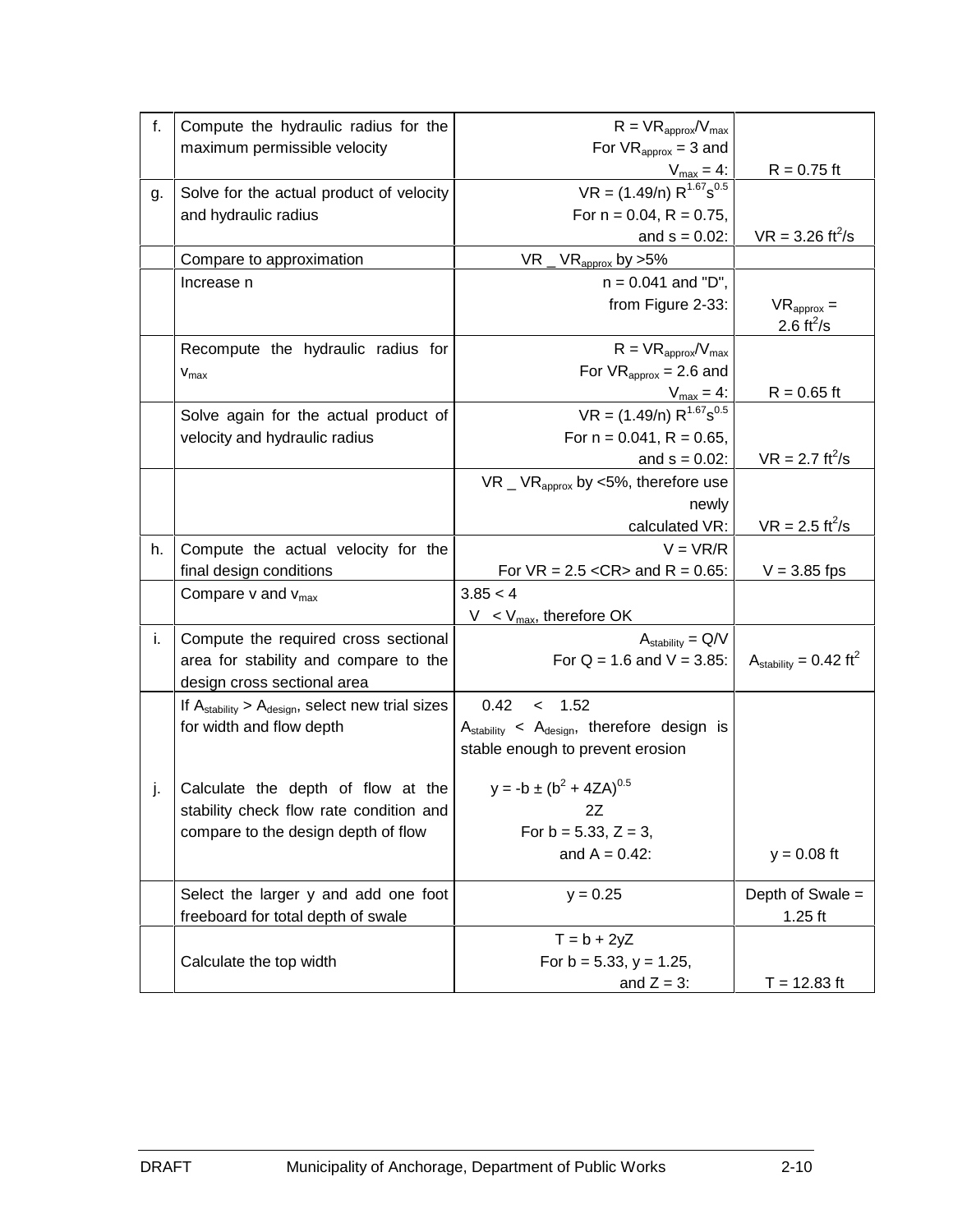| k. | Check for flow capacity based on the<br>stability check design storm and<br>maximum vegetation height and cover | $A = by + Zy^2$<br>$R = by + Zy^2$<br>b+ 2y ( $z^2$ + 1) <sup>0.5</sup><br>For $b = 5.33$ , $Z = 3$ ,<br>and $y = 1.25$ : | A = 11.35 ft <sup>2</sup><br>$R = 0.86$ ft |
|----|-----------------------------------------------------------------------------------------------------------------|---------------------------------------------------------------------------------------------------------------------------|--------------------------------------------|
|    |                                                                                                                 |                                                                                                                           |                                            |
|    |                                                                                                                 | $Q = (1.49/n) AR0.67 s0.5$<br>For $n = 0.2$ , $A = 11.35$ ,<br>$R = 0.86$ , and $s = 0.02$ :                              | $Q = 10.8$ cfs                             |
|    | Compare the flow capacity to the<br>largest expected event                                                      | $10.8 > 1.6$ , flow capacity is greater<br>than largest expected flow volume,<br>therefore OK                             |                                            |

Review the general criteria and guidelines in section 2.160 C. and specify appropriate features for the vegetatitve swale.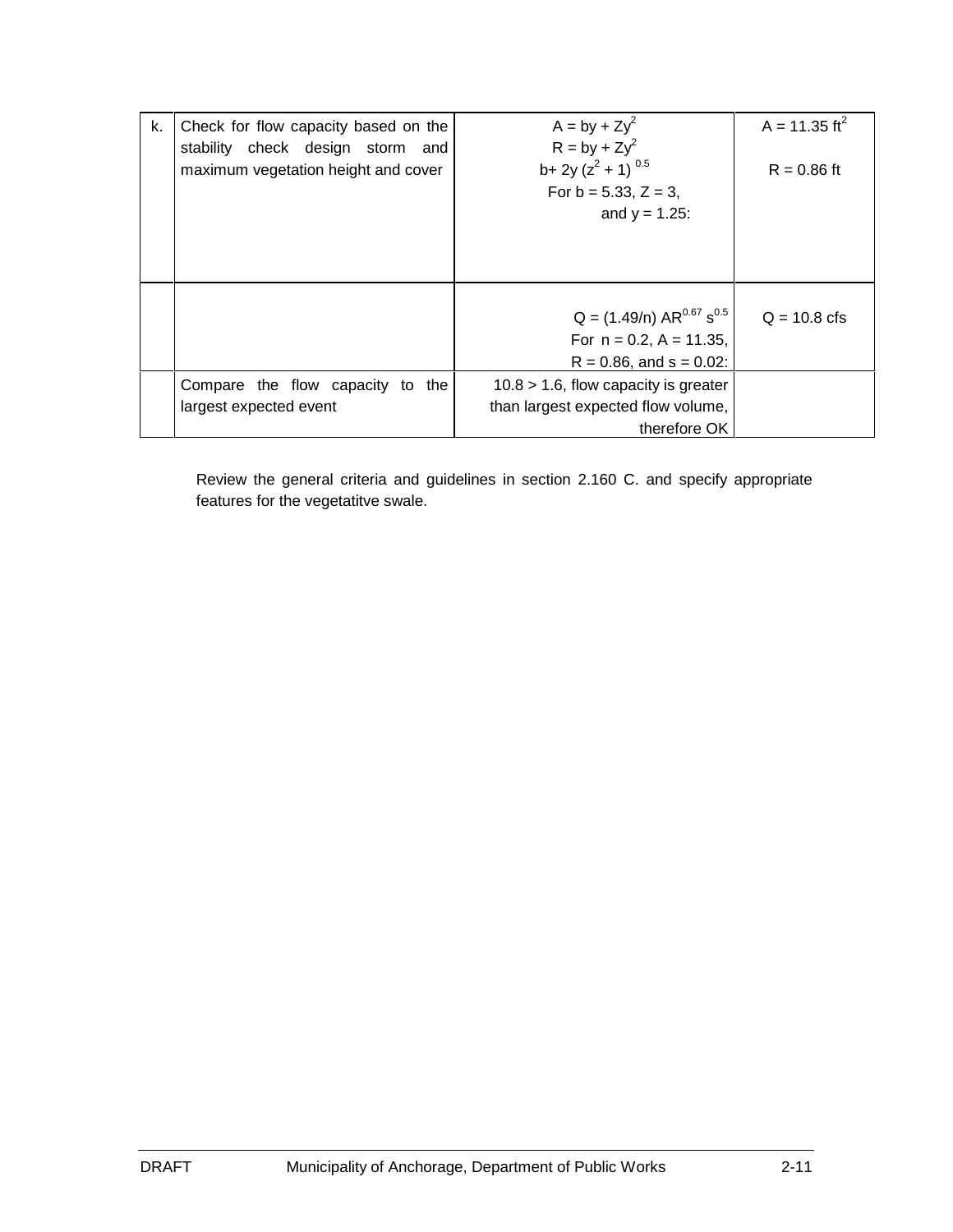#### **G-2.160 F. References**

- Biofiltration Swale Performance, Recommendations, and Design Considerations. 1992. Municipality of Metropolitan Seattle Water Pollution Control Department. Funded in part by the Washington Department of Ecology's Centennial Clean Water Fund. October 5.
- Department of Ecology, State of Washington. 1992. Stormwater Management Manual for the Puget Sound Basin. Seattle, Washington. February.
- Horner, Richard R. 1993. Biofiltration for Storm Runoff Water Quality Control. Course Manual. Sponsored by Center for Urban Water Resources Management. Professional Engineering Liaison Program Engineering Continuing Education. University of Washington. Seattle, Washington 98195. September.
- Marshall Macklin Monaghan Limited. 1991. Stormwater Quality Best Management Practices. Prepared for: Environmental Sciences & Standards/Water Resources, Ontario Ministry of the Environment. June.
- Schueler, Thomas R., Peter A. Kumble, and Maureen A. Heraty. 1992. A Current Assessment of Urban Best Management Practices, Techniques for Reducing Non-Point Source Pollution in the Coastal Zone. Prepared for USEPA, Office of Wetlands, Oceans, and Watersheds. March.
- Water Quality Facility Design. 1992. In King County, Washington, Surface Water Design Manual. King County Department of Public Works. November.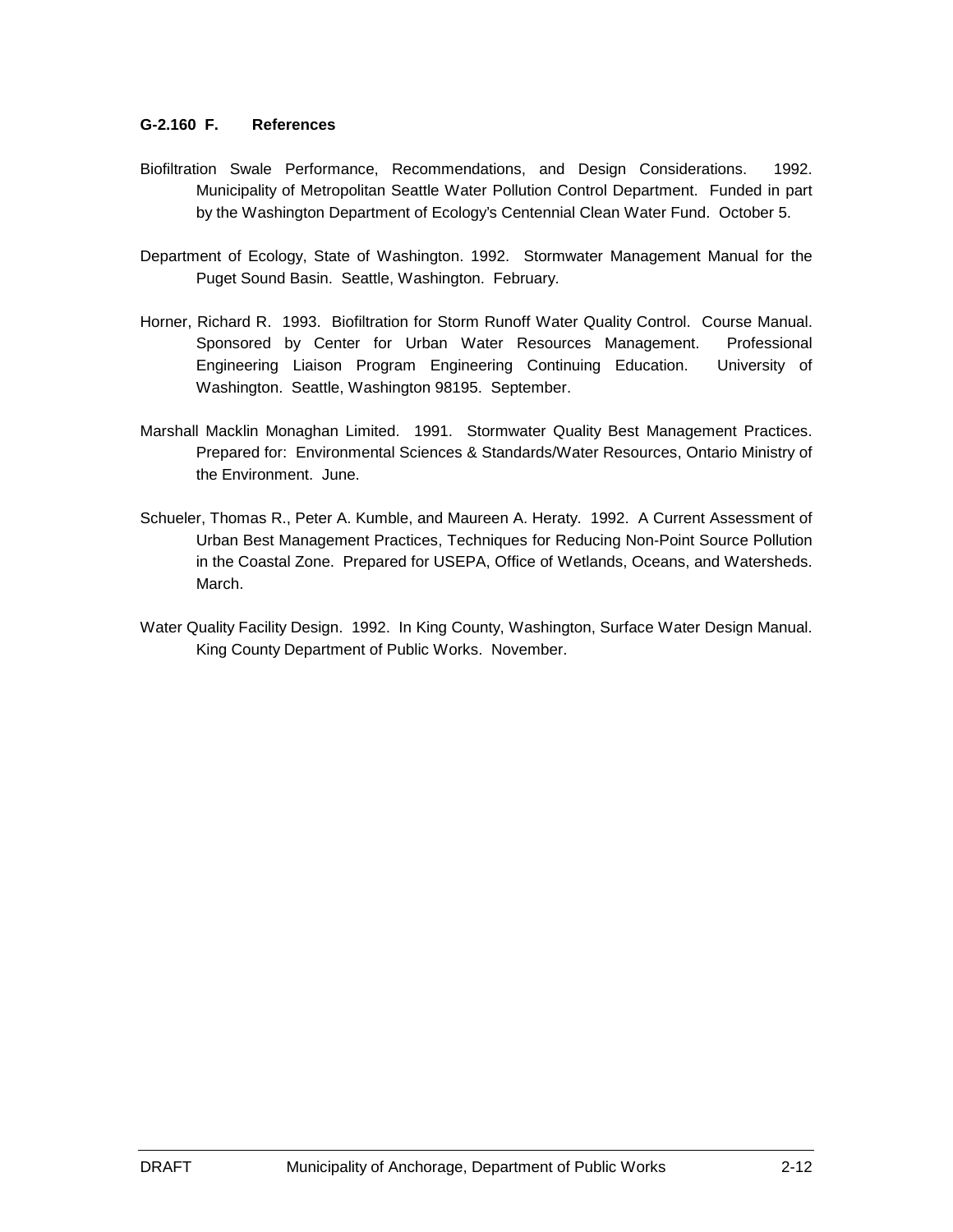#### **SECTION 2.160 BIOFILTRATION DESIGN CRITERIA**

#### **2.160 A. Objective**

General and specific criteria are presented in this section for the evaluation, siting, design, construction, and maintenance of vegetative swales and vegetative filter strips for water quality enhancement. A vegetative swale is a channel lined with vegetation which treats runoff as it flows through the vegetation at a shallow depth and relatively slow velocity. A vegetative filter strip is an area covered by vegetation over which runoff sheet flows at a very shallow depth and in a dispersed manner. Schematics of these two structures are shown in Figure 2-26.

#### **2.160 B. Site Selection Criteria**

- 1. Use of natural topographic low areas for biofiltration is encouraged.
- 2. Roadside ditches are significant potential biofiltration sites, but winter damage from snow plowing scrapes, deicing chemicals, sand application or snow storage may damage vegetation and reduce effectiveness. Road design and ditch maintenance should be considered.
- 3. The percolation rate of underlying soils may require additional design elements.
- 4. Biofilters can be integrated into landscape designs by use of wetland plants, wild flowers, bushes and trees on upper areas of swales.
- 5. Filter strips can be used for drainage areas up to 5 acres because of their sheet flow design and the difficulty in spreading flows from larger areas uniformly.

#### **2.160 C. Design Considerations**

The success of biofiltration depends on proper construction and maintenance. The design, planning, operation and maintenance details that follow have been adapted from the best available information, but it must be considered as interim and subject to modification as experience is gained with applications in Anchorage.

1. Design Criteria for Swales and Filter Strips

Design variables for swales and filter strips are summarized in Figure 2-27. Flow is open channel, as described by Manning's equation. Grade biofilters carefully to attain uniform longitudinal and lateral slopes and to eliminate high and low spots. If the grading equipment blade is wider than the swale bottom width, obtain a smaller blade or employ hand finishing in order to ensure uniformity.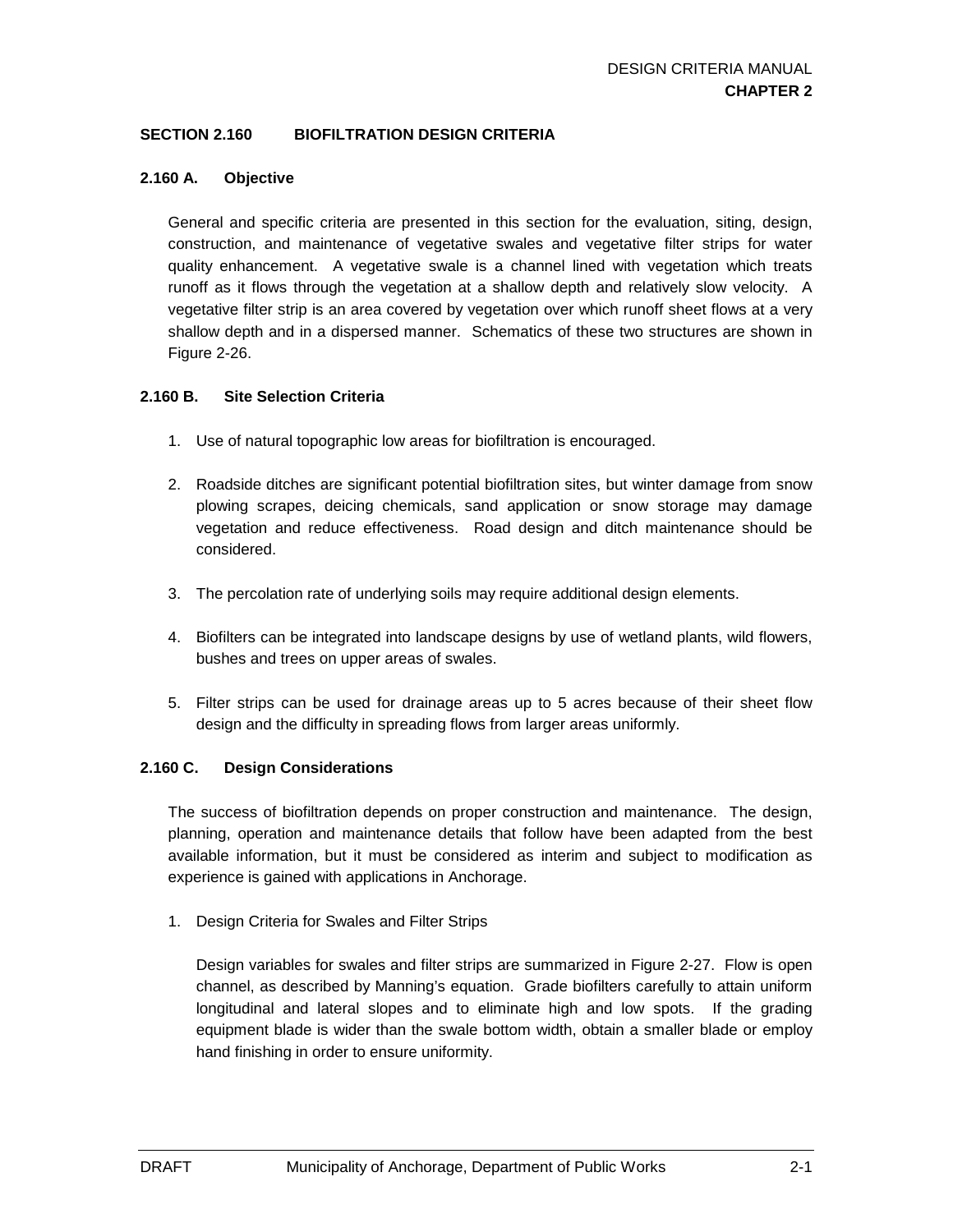**DESIGN CRITERIA MANUAL CHAPTER 2** 

# **VEGETATIVE SWALE**



 $\sim$   $\sim$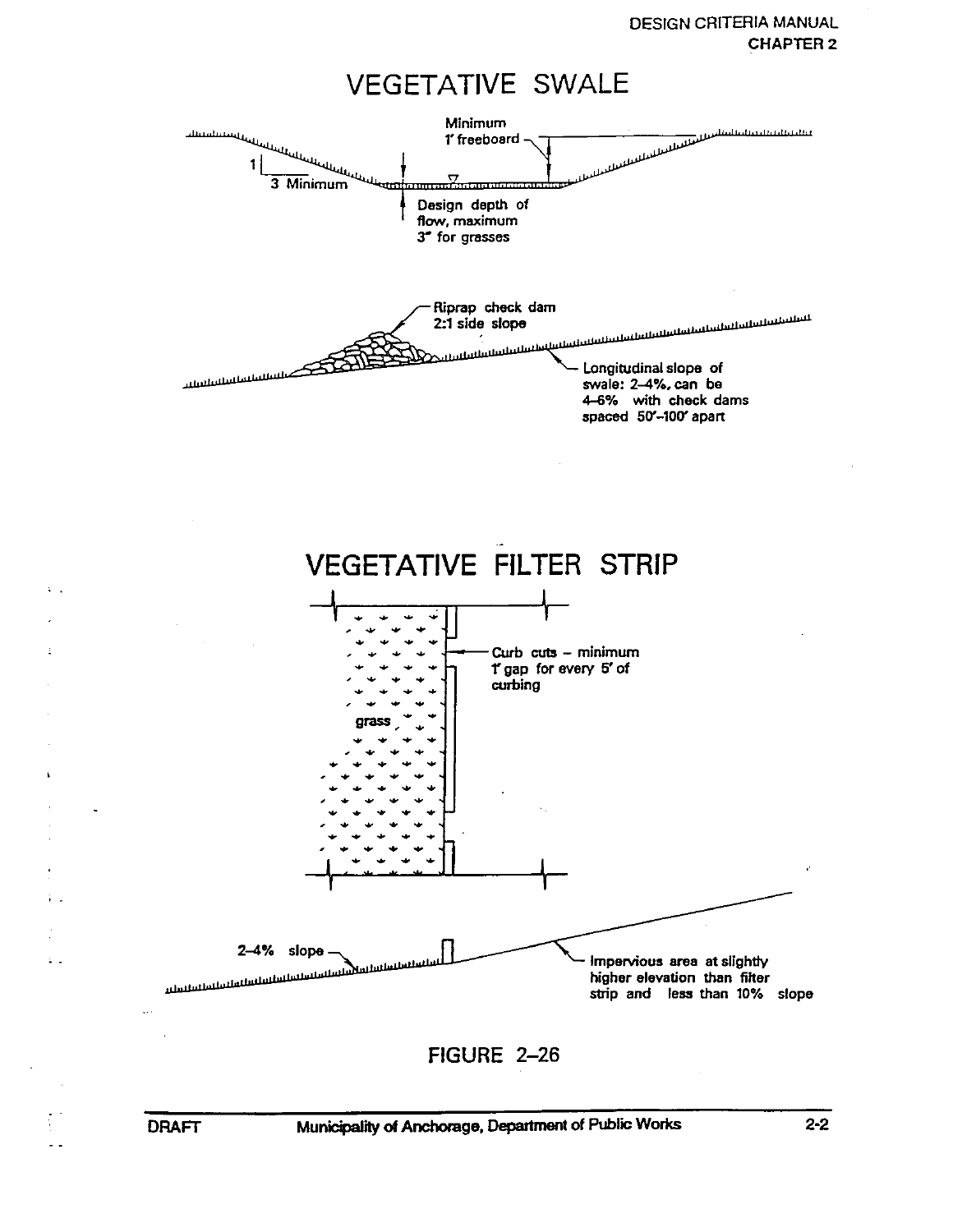| Criteria                           | <b>Swale</b>                                                                                 | <b>Filter Strip</b>                                                             |
|------------------------------------|----------------------------------------------------------------------------------------------|---------------------------------------------------------------------------------|
| Width                              | 2 foot minimum                                                                               | No greater than the width for<br>which uniform flow<br>distribution is possible |
| Length <sup>a</sup>                | $>100$ feet                                                                                  | No limit                                                                        |
| Depth of Design Flow               | Grass: maximum 3 inches<br>(< 1/3 height of unmowed<br>grass, $<$ 1/2 height mowed<br>grass) | $0.5$ inch                                                                      |
|                                    | > 2 inches below normal<br>height of wetland plants                                          |                                                                                 |
| Velocity <sup>b</sup>              | $0.9$ ft/s maximum                                                                           | $0.9$ ft/s maximum                                                              |
| Longitudinal Slope <sup>c</sup>    | 2 to 4 percent                                                                               | 2 to 4 percent                                                                  |
| Side Slope                         | No steeper than 3 horizontal<br>to 1 vertical                                                | Not applicable                                                                  |
| Design Flow Rate                   | Peak flow rate from the 2-<br>year, 6-hour rainfall event                                    | No greater than uniform flow<br>will allow                                      |
| Manning's n                        | 0.20 for mowed grass<br>0.24 for untended grass                                              | 0.20 for mowed grass<br>0.24 for untended grass                                 |
| <b>Hydraulic Residence</b><br>Time | 9 minutes optimal<br>5 minutes minimum                                                       | 9 minutes optimal<br>5 minutes minimum                                          |

#### **Figure 2-27 Biofiltration Design Criteria**

- (a) A wide-radius curved path may be used to gain length where land is not adequate for a linear swale, but sharp bends must be avoided. In order to provide adequate treatment, 100 feet is recommended as a minimum length.
- (b) During a study in western Washington, the grass began bending from a vertical position when the flow velocity increased above 0.9 ft/s.
- (c) If slope is 1 to 2 percent, install an underdrain with perforated pipe or, if moisture is adequate, establish wetland species. With an underdrain, use topsoil with a relatively large proportion of sand. Place a six inch minimum diameter perforated pipe in a trench filled with 5/8-inch minus round rocks and lined with Mirafi 140 NS or equivalent filter fabric. The pipe should be at least 12 inches below the biofilter bed. If slope is between 4 and 6 percent, add check dams at 50 to 100 foot intervals. If the slope is greater than 6 percent, traverse the grade to reduce the slope of any segment to below 4 percent, or to below 6 percent with check dams.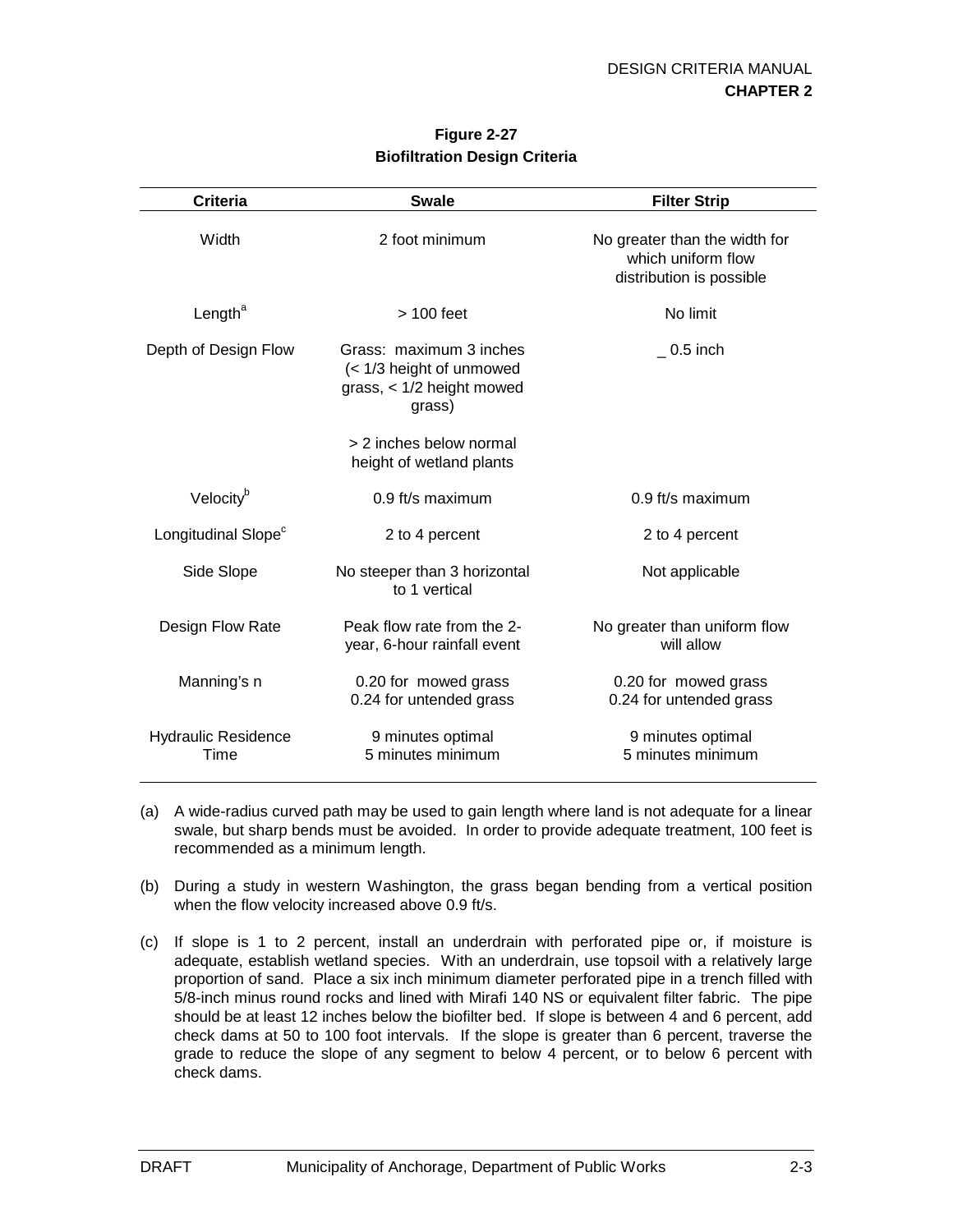2. Vegetation

Select plants based on their structural, aesthetic and biochemical characteristics in order to provide pleasing visual characteristics, optimum structure and contamination removal potential. Consideration of potential contaminants should include, but is not limited to: suspended solids, excess nutrients, non-soluble heavy metals, oil, grease, deicing salts and winter sanding particles. Maximize available light and warmth to encourage vigorous plant growth for the longest time possible. A southern exposure with little shade is preferred.

Three zones for plants have been established to help in the appropriate selection of plants for creating vegetated swales with more than one plant type: the Softwood Zone, the Reed Zone and the Turf Grass Zone. Figure 2-28 depicts the planting zones and gives the technical parameters for proper plant selection. It should be noted that the Turf Grass Zone is shown as the lowest zone in the graphic, but if the vegetated swale will remain saturated or is within close proximity to ground water, plants for the Reed Zone will serve most efficiently in the basin of the swale. Plants native to the Anchorage area have been cross referenced for their applicability within these zones and are found in Figure 2-29. This list should serve as a basic source although research on the Anchorage area plants suitable for vegetated swales is limited at this time.

#### **Figure 2-28 Planting Zones**

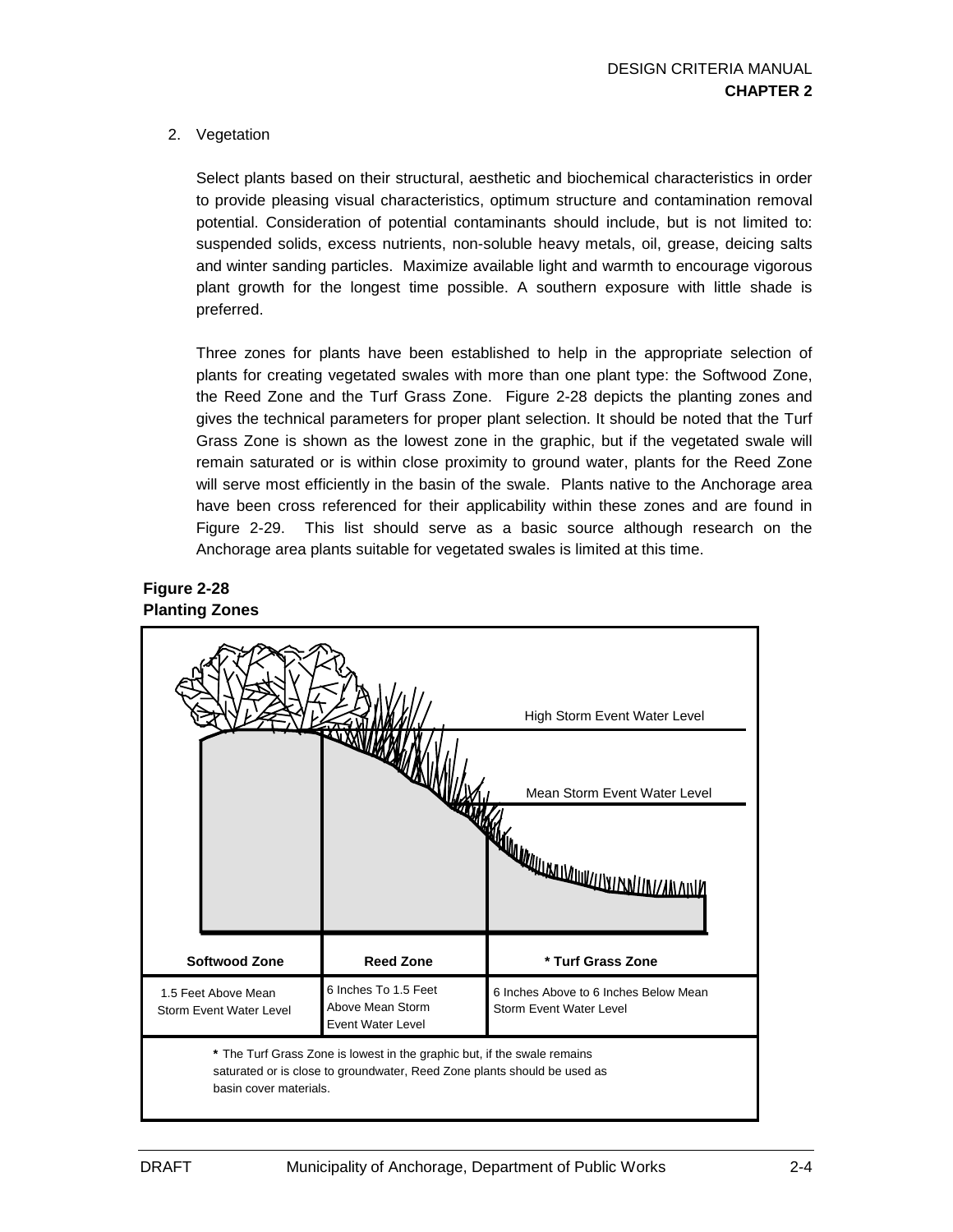#### **Figure 2-29 Vegetation Suitable for Biofiltration in Anchorage**

Shrubs and Woody Plants (Softwood and Reed Zones)

| <b>Common Name</b>    | <b>Scientific Name</b> | Nat. Indicator |
|-----------------------|------------------------|----------------|
| Red Osier Dogwood     | Cornus stolonifera     | FAC.           |
| <b>Pacific Willow</b> | Salix caslandra        | <b>FACW</b>    |
| Scouler Willow        | Salix scoulerana       | FAC            |

Grass-Likes (Reed and Turf Grass Zones)

| <b>Common Name</b>         | <b>Scientific Name</b>  | Nat. Indicator |
|----------------------------|-------------------------|----------------|
| <b>Water Sedge</b>         | Carex aquatilis         | <b>OBL</b>     |
| Least Spikerush            | Eleocharis acicularis   | <b>OBL</b>     |
| <b>Creeping Spikerush</b>  | Eleocharis palustris    | <b>OBL</b>     |
| Square-Stemmed Spike Rush  | Eleocharis quadangulata | ΝI             |
| <b>Fowl Manna Grass</b>    | Glyceria striata        | <b>OBL</b>     |
| Soft Rush                  | Juncus effusus          | <b>OBL</b>     |
| Three Stamen Rush          | Juncus ensifolius       | <b>FACW</b>    |
| Slender Rush               | Juncus tenuis           | <b>FACW</b>    |
| Hard-Stemmed Bullrush      | Scirpus acutus          | <b>FAC</b>     |
| Olney's Bulrush            | Scirpus americanus      | <b>OBL</b>     |
| <b>Small Fruit Bulrush</b> | Scirpus microcarpus     | <b>OBL</b>     |
| Softstem Bulrush           | Scirpus validus         | <b>OBL</b>     |

Grasses (Turf Grass and Reed Zones)

| <b>Common Name</b>         | <b>Scientific Name</b>   | Nat. Indicator |
|----------------------------|--------------------------|----------------|
| Wheatgrass                 | Agrophyron macrourum     | <b>FAC</b>     |
| Redtop                     | Agrostis alba            | OBL            |
| Egan Sloughgrass           | Beckmannia syzigahne     | <b>FAC</b>     |
| <b>Bluejoint Reedgrass</b> | Calamagrostic canadensis | <b>FAC</b>     |
| Red fescue                 | Festuca Rubra            | <b>FAC</b>     |
| Reed meadowgrass           | Glyceria maxima          | <b>OBL</b>     |
| Three stamen Rush          | Juncus ensifolius        | <b>FACW</b>    |
| Slender Rush               | Juncus tenuis            | <b>FACW</b>    |
| <b>Reed Canary Grass</b>   | Phalaris arundinacea     | <b>OBL</b>     |
| <b>Small Fruit Bulrush</b> | Scirpus microcarpus      | <b>OBL</b>     |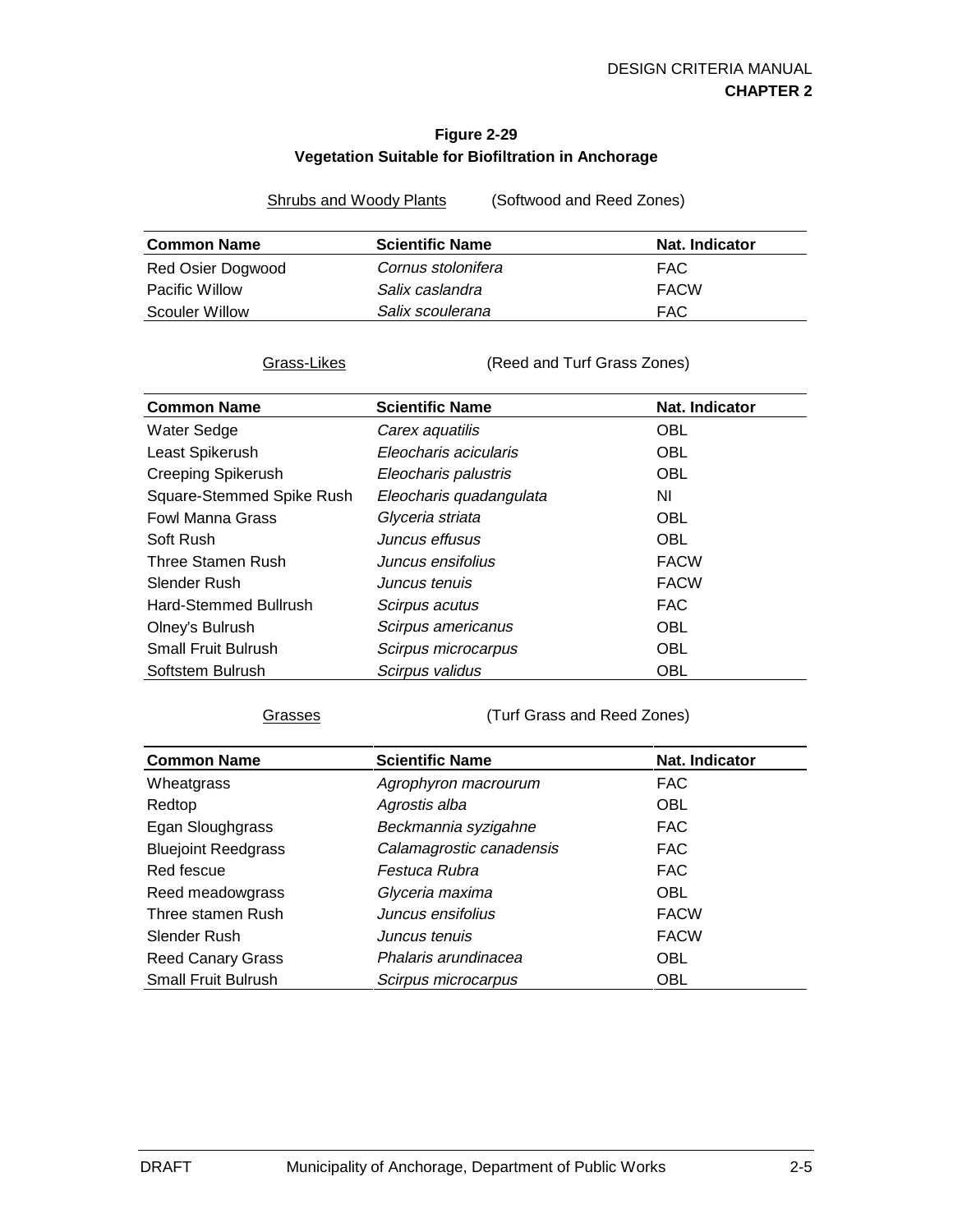#### **Figure 2-29 (Cont.) Vegetation Suitable for Biofiltration in Anchorage**

Forbs (All Zones)

| <b>Common Name</b>            | <b>Scientific Name</b>    | Nat. Indicator |
|-------------------------------|---------------------------|----------------|
| Watershield                   | Brasenia schreberi        | <b>OBL</b>     |
| Common Hornwort               | Ceratophyllum dermersum   | <b>OBL</b>     |
| Lesser Duckweed               | Lemna minor               | <b>OBL</b>     |
| Eurasian Water Milfoil        | Myriophyllum spicatum     | <b>OBL</b>     |
| Pigmy Water Lilly             | Nymphaea tetragona        | <b>OBL</b>     |
| Yellow Cow Lilly              | Nymphaea tuteam           | <b>OBL</b>     |
| <b>Water Parsley</b>          | Oenanthe sarmentosa       | <b>OBL</b>     |
| Leafy Pondweed                | Potamegeton foliosus      | <b>OBL</b>     |
| <b>Grassy Pondweed</b>        | Potamegeton gramineus     | <b>OBL</b>     |
| <b>Floating Leaf Pondweed</b> | Potamegeton natans        | <b>OBL</b>     |
| Sago Pondweed                 | Potamegeton pectinatus    | <b>OBL</b>     |
| Small Pondweed                | Potamegeton pusillus      | <b>OBL</b>     |
| <b>Flat-Stemmed Pondweed</b>  | Potamegeton zosteriformis | <b>OBL</b>     |
| <b>Floating Leaf Pondleaf</b> | Potamogeton gramineus     | <b>OBL</b>     |
| Floating- Leaf Pondweed       | Potamogeton natans        | <b>OBL</b>     |
| Widgeon-Grass                 | Ruppia maritima           | <b>OBL</b>     |
| <b>Small Burreed</b>          | Scirpus minimum           | <b>OBL</b>     |
| Seaside Arrow Grass           | Triglochin maritimum      | <b>OBL</b>     |
| <b>Broad-Leaf Cattail</b>     | Typha latifolia           | <b>OBL</b>     |
| <b>Horned Pondweed</b>        | Zannichellia palustris    | <b>OBL</b>     |
| <b>Eel Grass</b>              | Zostera marina            | <b>OBL</b>     |

NOTE:

Natural Indicator Categories

- 1. Obligate Wetland (OBL): Occur almost always under natural conditions in wetlands.
- 2. Facultative Wetland (FACW): Usually occur in wetlands, but occasionally found in non-wetlands.
- 3. Facultative (FAC): Equally likely to occur in wetlands or non-wetlands.
- 4. Facultative Upland (FACU): Usually occur in non-wetlands, but occasionally found in wetlands.
- 5. No indicator (NI): Not an indicator species.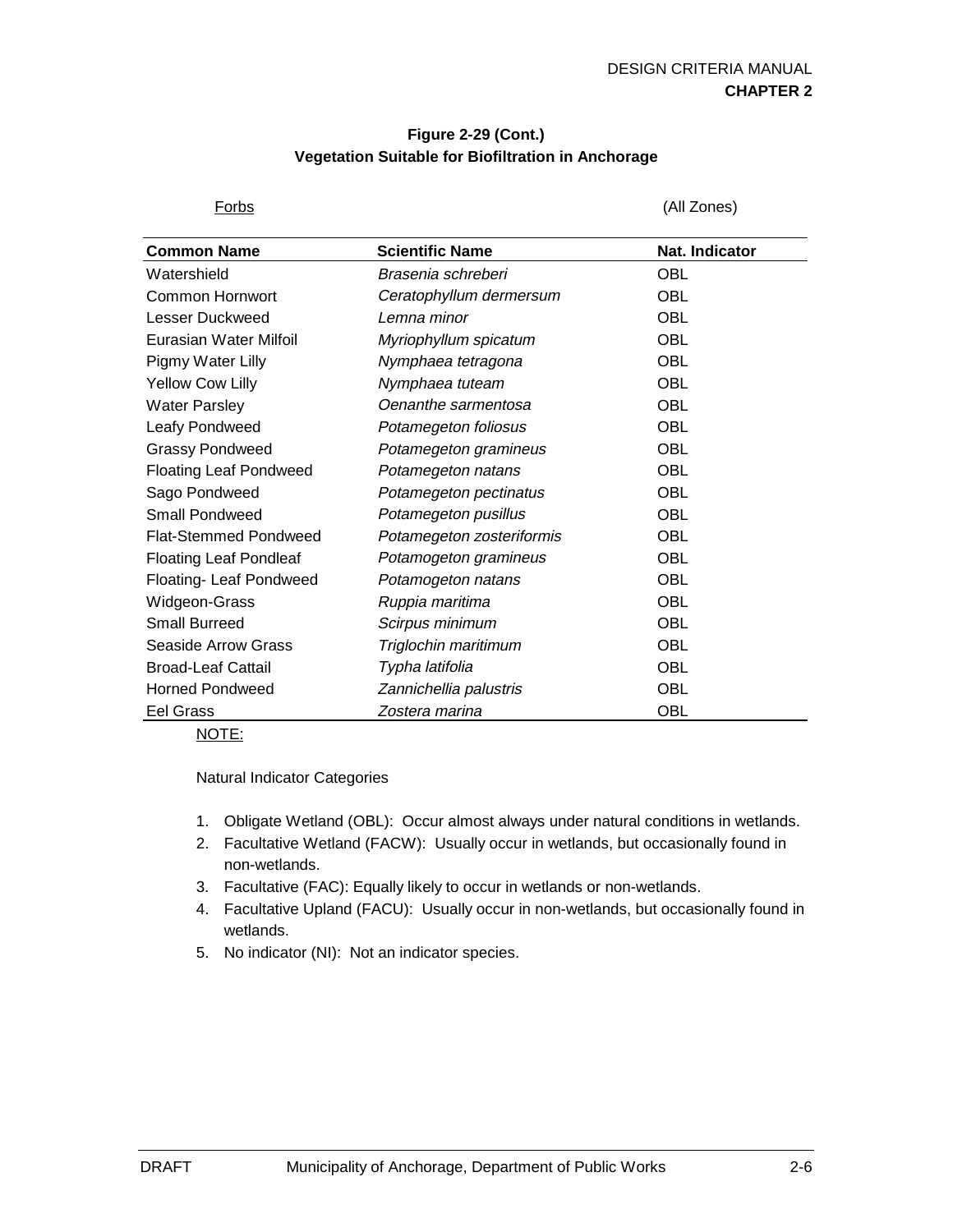When specifying appropriate seed mixes for areas to be managed as turf, both the amount of maintenance an area will receive (i.e. mowing), as well as the desired aesthetic appeal should be considered. These variables are directly related. The following list describes both the maintenance and aesthetic attributes of respective seed mixes. (The grasses listed in Figure 2-30 include introduced and indigenous species; they are not all included in Figure 2-29.) Turf areas should be watered one-half inch per day during the first fourteen days after seeding.

| Type           | Aesthetic<br>Description | Maintenance<br>Requirements | Seed Mixes                                                                                                                                       |
|----------------|--------------------------|-----------------------------|--------------------------------------------------------------------------------------------------------------------------------------------------|
| Schedule<br>A: | Manicured<br>Lawn        | High<br>Maintenance         | 5% Annual Rye Grass,<br>30% "Nugget" Kentucky Bluegrass,<br>25% "Merion" Kentucky Bluegrass,<br>40% Boreal Fescue                                |
| Schedule<br>C: | Naturalized<br>Grasses   | Low<br>Maintenance          | 15% Red Fescue (Boreal Arctared),<br>30% Meadow Foxtail,<br>30% Timothy (Engmo),<br>25% Hard Fescue (Tournament,<br>Scaldis)                     |
| Schedule<br>D: | Manicured<br>Lawn        | Moderate<br>Maintenance     | 30% Red Fescue,<br>10% Clover,<br>20% "Merion" Kentucky Bluegrass<br>30% "Nugget" Kentucky Bluegrass<br>10% Hard Fescue (Tournament,<br>Scaldis) |

#### **Figure 2-30 Seed Mixture Attributes**

NOTE: Application rate for all types is 5 lbs/1000 sf.

(Reference Municipality of Anchorage Standard Specifications, Section 75.05 Article 5.2, 1994 edition)

- 3. Substrate
	- a. If there is a possibility of ground water contamination, a 12" liner of Bentonite clay will be necessary. The requirement for a clay layer can be waived under certain conditions: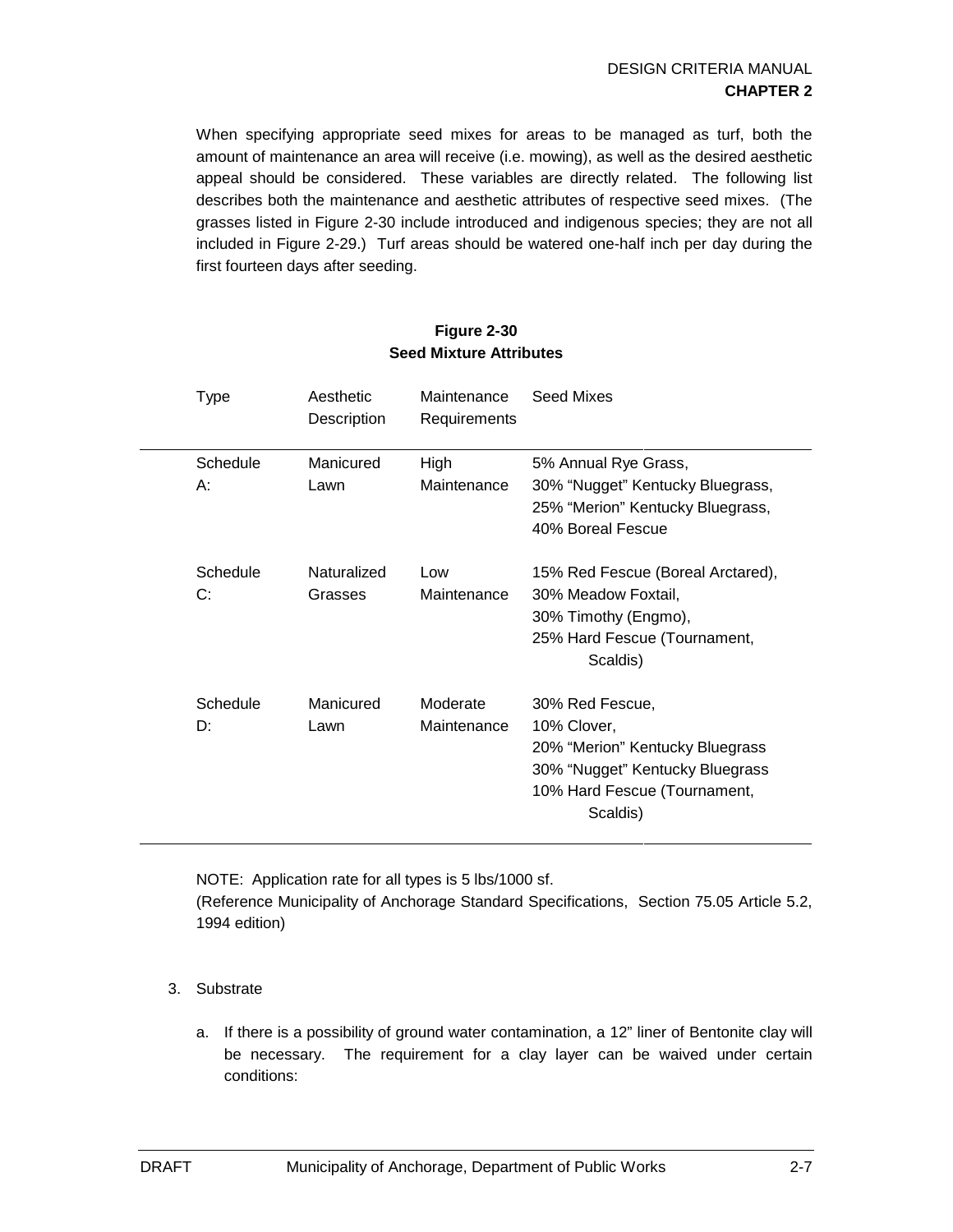- A horizontally continuous, 12" or thicker layer of underlying soils in one of the following frost categories: F3c, F4c, and F4d (per MOA Design Criteria Manual Figure 1-29) is present between the surface and the ground water table.
- The area is down gradient of any ground water recharge or withdrawal area.
- Ground water quality is not likely to be impaired for use.
- Other demonstrated mitigating circumstances are present at the site.
- b. A 12" layer of topsoil is recommended for all vegetated swales, consisting of:

| Organic (excluding animal waste) | 5 to 15% by weight                     |
|----------------------------------|----------------------------------------|
| Silt                             | 40 to 50% by weight passing #200 sieve |
| Sand                             | 40 to 50% by weight                    |
| Gravel                           | less than 2%                           |

#### 4. Flow Bypass

- a. If the biofilter is preceded by a runoff quantity control device, a high-flow bypass will not be needed. Consider a bypass if the biofilter discharges directly to a sensitive receiving water without quantity control, in order to maintain the vegetation in an appropriate condition to treat subsequent smaller storms. If a bypass is used, it should consist of an inlet flow regulating device and a pipe or channel. Above the peak runoff for the 2-year, 6-hour duration design storm event for the proposed developed conditions, runoff should bypass the swale in a separate conveyance to the point of discharge.
- b. A mechanism should also be provided at the bypass point to allow the swale to be manually taken "off-line" for maintenance and repair.
- 5. Inlet

Install a flow-spreading device to uniformly distribute flow in the swale inlet or across the width of the filter strip. Shallow weirs, stilling basins, riprap, and perforated pipes provide for energy dissipation at the inlet. For riprap, 6-to 9-inch rocks should be fitted tightly together across the bed and for a distance of 5- to 10-feet downstream. If vandalism is likely, embed the rocks in concrete. Provide access for sediment clean-out of inlet structures. Inlet structures should be cleaned annually following break-up, or more frequently if necessary.

Curb cuts in a parking lot and/or a shallow stone trench installed across the top of a filter strip can serve as a level spreader. If flow is to be introduced via curb cuts, place pavement slightly above the biofilter elevation. Curb cuts should be at least 12 inches wide to prevent clogging. Curbing for impervious areas tributary to filter strips shall be designed with a one-foot gap for every 5 feet of curbing. The transverse slope of impervious areas tributary to filter strips shall be level, and the impervious area cross slope shall not exceed 10 percent (Figure 2-26). Make provisions to avoid flow bypassing the filter strip.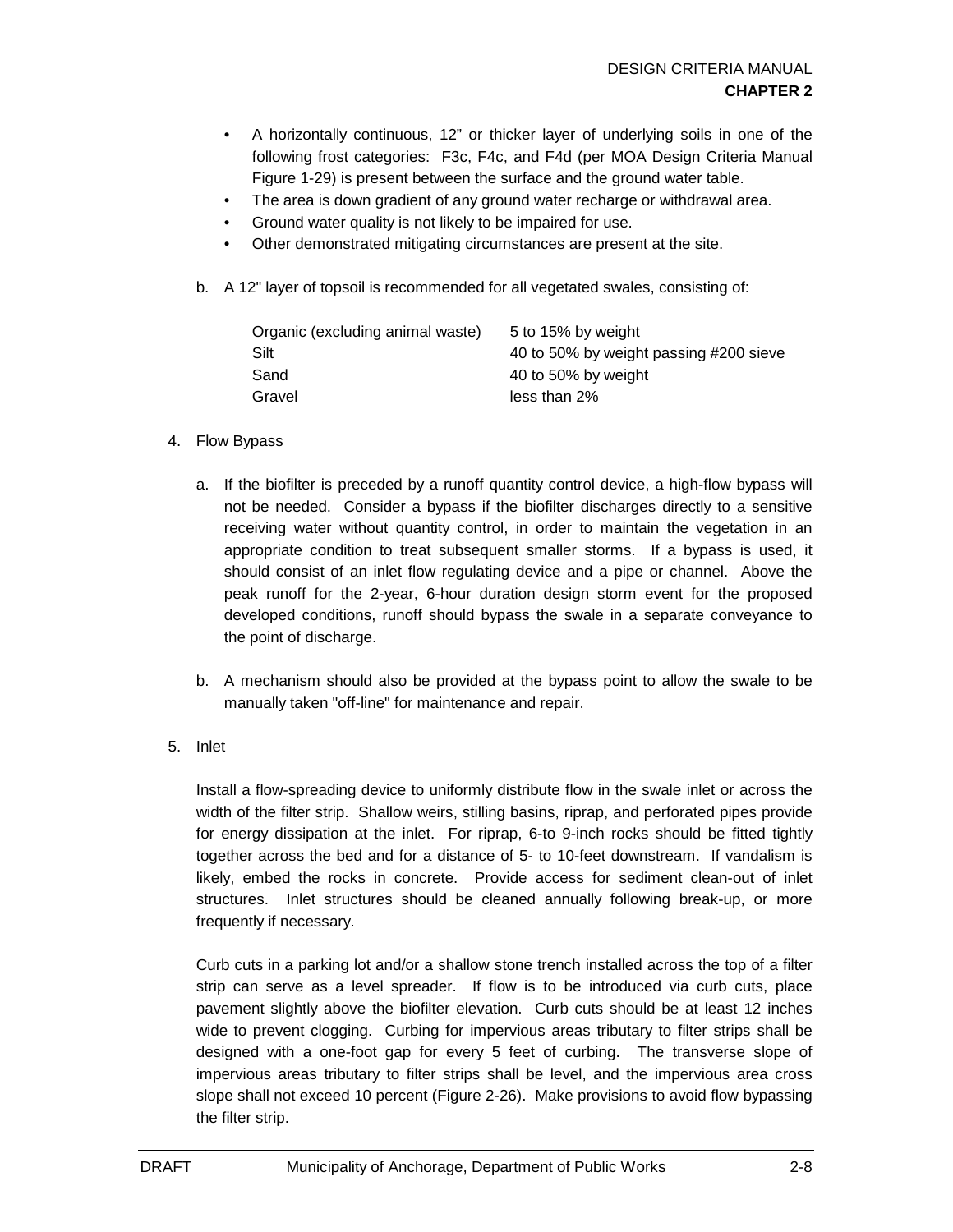6. Check Dam

If the longitudinal slope is between 4 and 6 percent, add check dams every 50 to 100 feet along the length of the swale, starting 20 feet downstream from the inflow point. The check dam may be constructed of:

- a. Riprap with 2:1 side slopes (Figure 2-26).
- b. A railroad tie with weep holes and riprap on the downstream side to prevent scour.
- c. Plants suitable for reed and softwood zone plantings. Plantings two to three feet in width can adequately slow velocity of water while naturalizing the appearance of the vegetated swale.
- 7. Access Easements

Access easements to biofilters on private land are necessary for inspection, monitoring, and maintenance. Provision for water quality monitoring facilities should be made part of the design. An access easement for maintenance is required along all constructed channels located on private property. Restrictions on velocity of flow and retention time may require certain site conditions that may restrict the use of biofiltration. Required easement widths vary with channel top width as shown below:

| Top Width of Swale (W) | <b>Easement Width</b>   |
|------------------------|-------------------------|
| $W = 10'$              | $W + 10'$ on one side   |
| $10' < W$ 30'          | $W + 15'$ on one side   |
| 30' < W                | $W + 15'$ on both sides |

**Figure 2-31 Access Easement Widths**

#### **2.160 D. Design Methodology**

- 1. Initial Design
	- a. Determine design flow. Estimate the runoff flow rate for the 2-year, 6-hour rainfall event, using the ILLUDAS system as described in Section 2.050 C. of the Design Criteria Manual.
	- b. Establish the slope following the guidelines in Figure 2-27.
	- c. Select a vegetation cover suitable to the site from Figure 2-29.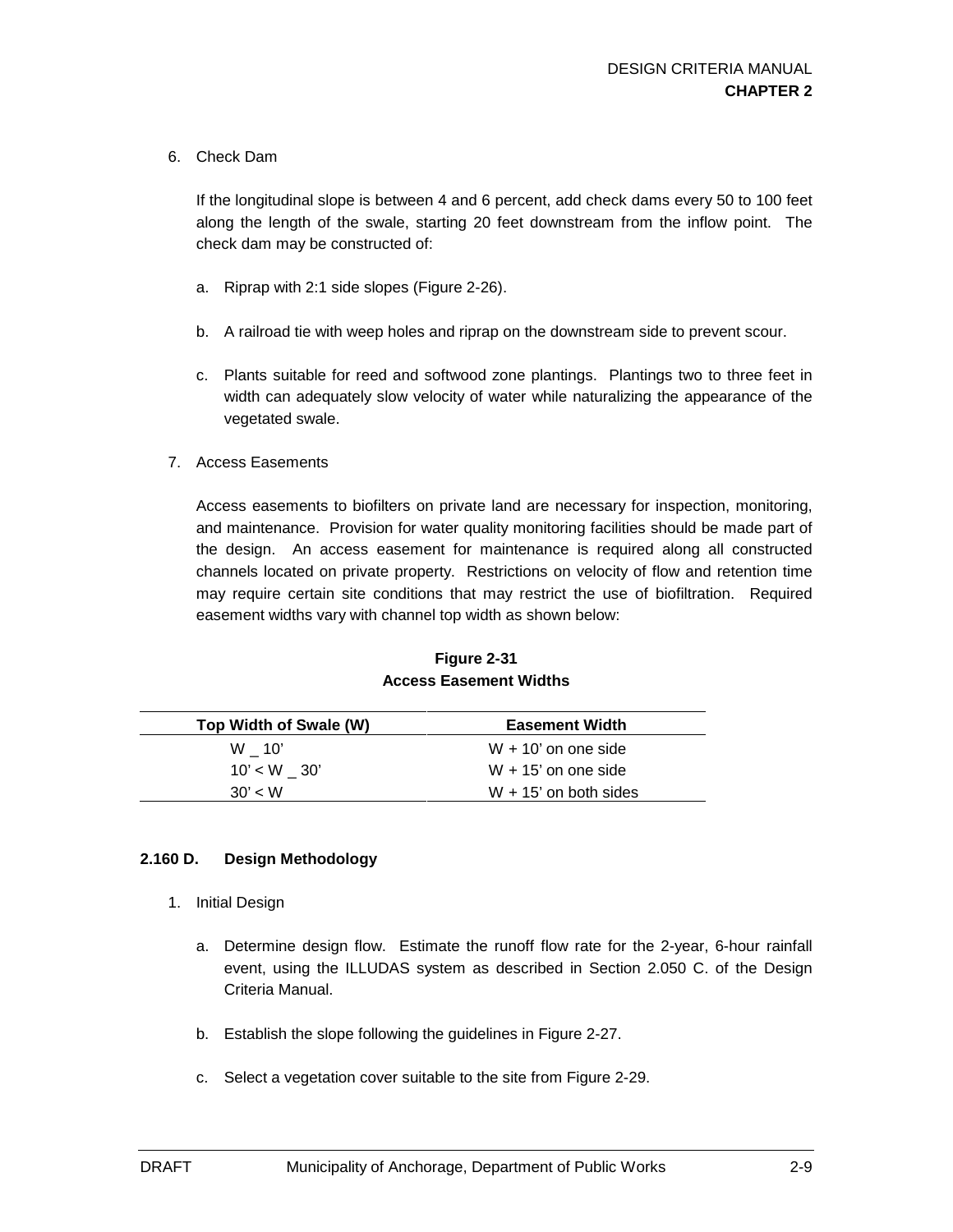- d. Establish the height of vegetation and determine the design depth of flow. If grass will be mowed regularly, the depth of flow should be less than one-half of the grass height. If grass is not mowed, the depth of flow should be less than one-third of the grass height. Maximizing height advances biofiltration and allows greater flow depth, which reduces the width necessary to obtain adequate capacity.
- e. Select a value of Manning's n from Figure 2-27.
- f. Select a cross section shape. Normally, swales are designed as trapezoidal structures (Figure 2-32). A parabolic shape best resists erosion, but is hard to construct. However, over time a trapezoidal swale may develop a parabolic shape. For the trapezoidal shape, the side slope (Z) must be greater than or equal to 3.
- g. Determine the channel width. The Manning equation is:

$$
Q = (1.49/n) AR^{0.67} s^{0.5}
$$

where:  $Q =$  Design flow rate (ft<sup>3</sup>/s, cfs)

- n = Manning's roughness coefficient
- A = Cross-sectional area ( $\text{ft}^2$ ) (see Figure 2-32)
- $R =$  Hydraulic radius (ft) = A/wetted perimeter (see Figure 2-32)
- $s =$  Longitudinal slope as a ratio of vertical rise over horizontal run (ft/ft)

A value for the width based on rewriting the Manning Equation can be obtained but the equations are difficult to solve manually. The following assumptions can simplify the process. Since T is much greater than y and  $Z^2$  is much greater than 1, certain terms are negligible, so the following approximations for hydraulic radius may be used:

| Trapezoidal:  | $R_y$          |
|---------------|----------------|
| Parabolic:    | $R$ $-$ 0.67 y |
| Filter Strip: | $R_y$          |

Using these approximations and solving for the width results in the following equations:

Trapezoidal:

\n

| $b_{-}$ | $\frac{Qn}{1.49 y^{1.67} s^{0.5}}$ | - Z y |
|---------|------------------------------------|-------|
|---------|------------------------------------|-------|

\nParabolic:

\n

| $T_{-}$ | $\frac{Qn}{0.76 y^{1.67} s^{0.5}}$ |
|---------|------------------------------------|
|---------|------------------------------------|

\nFilter Strip:

\n

| $T_{-}$ | $\frac{Qn}{1.49 y^{1.67} s^{0.5}}$ |
|---------|------------------------------------|
|---------|------------------------------------|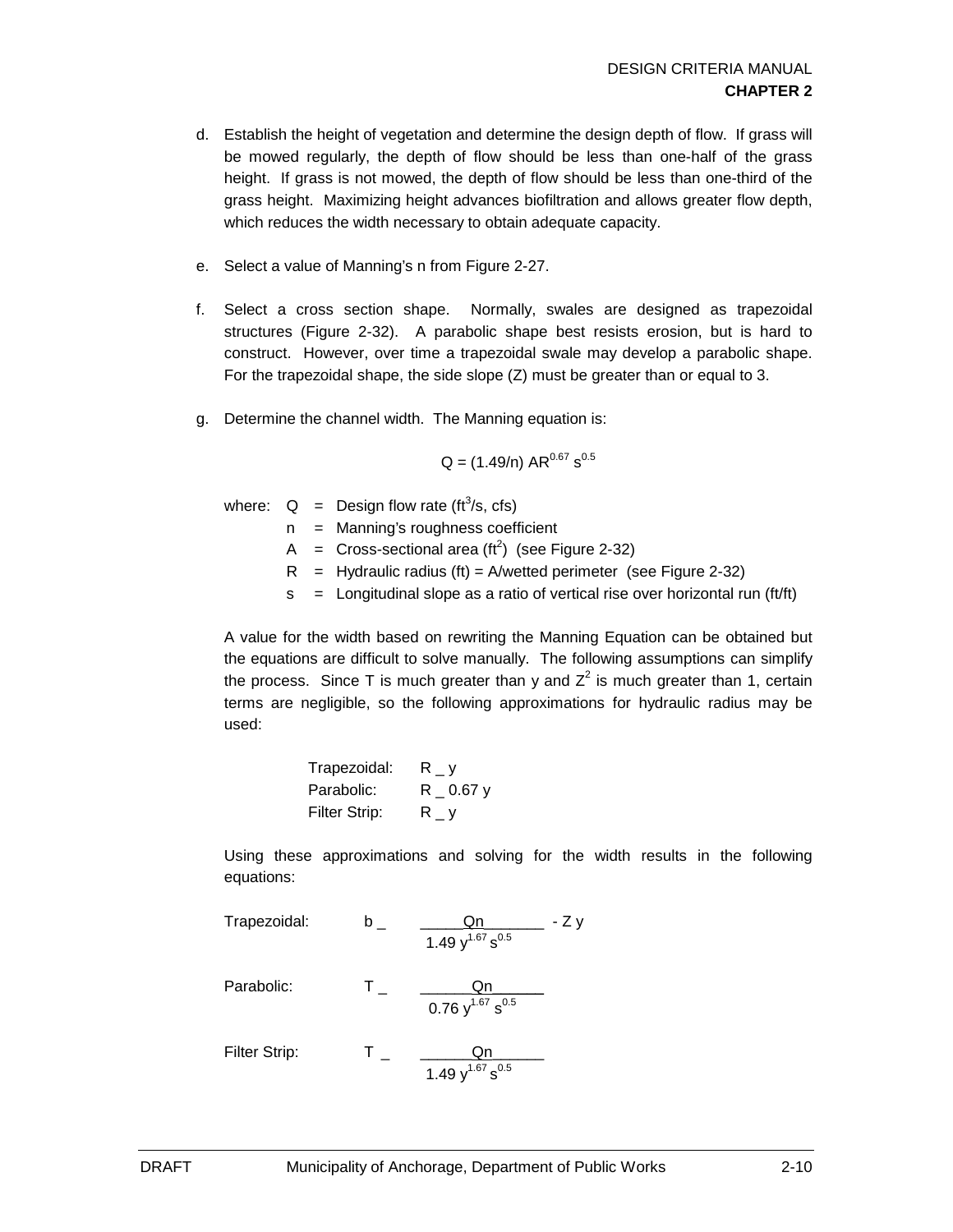# CHANNEL GEOMETRY



**FIGURE 2-32** 

 $\Gamma$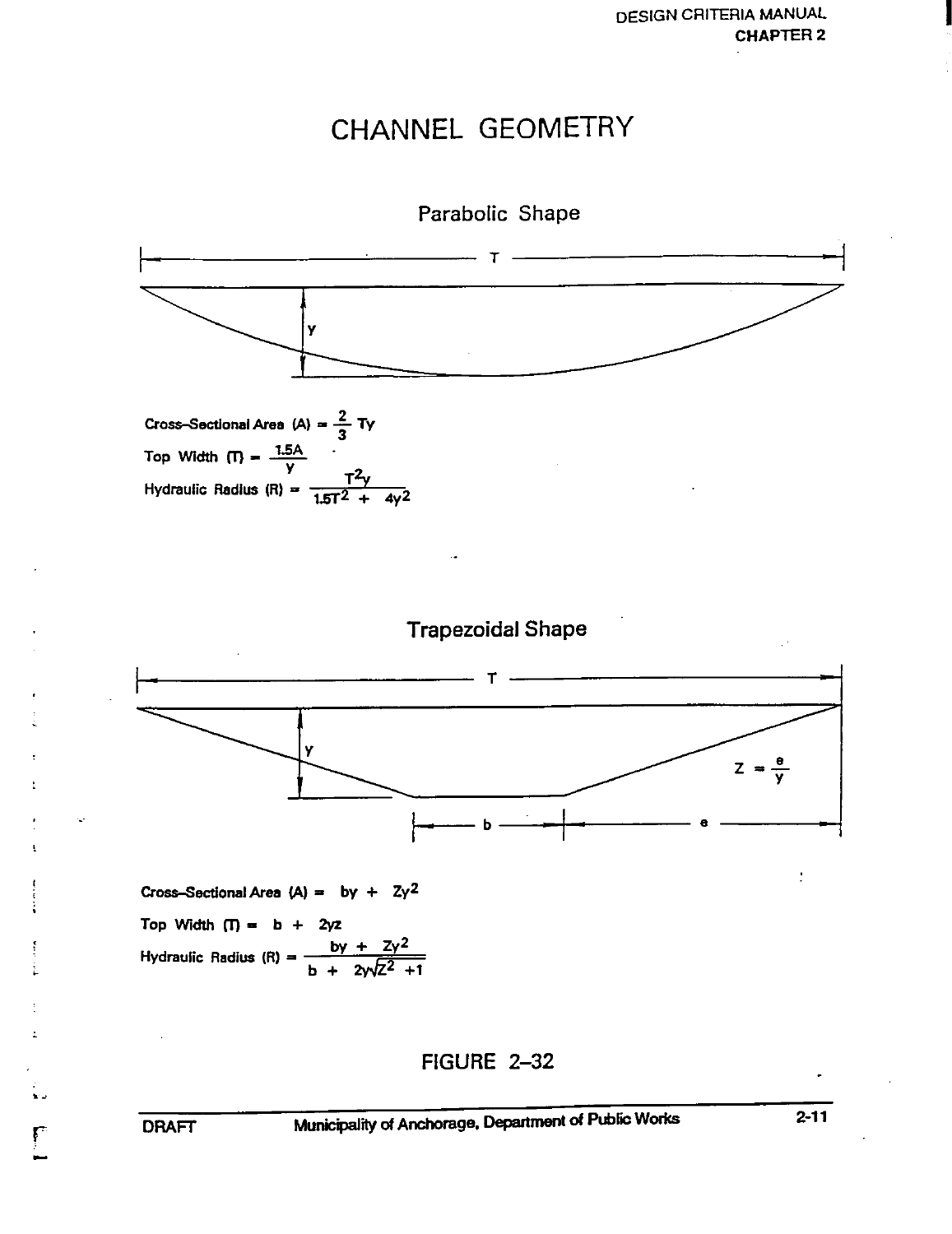If b for a swale is less than two feet, which is the minimum allowable width (Figure 2- 27), set b equal to two feet and continue.

- h. Compute the cross sectional area (Figure 2-32).
- i. Compute the flow velocity:

 $V = Q$ A

If  $V > 0.9$  fps, modify swale design and recalculate.

j. Compute the swale length based on required detention time:

 $L = Vt$ 

where:  $t = 9$  minutes

k. If the result is a length greater than the space permits, check to see if Q can be reduced, or if the width or flow depth can be increased. If, after these possibilities have been exhausted, the calculated length is still too long, it can be reduced, but to no less than 5 minutes.

If L< 100 feet, increase it to 100 feet (Figure 2-27).

- 2. Check Design for Channel Stability and Capacity
	- a. Select the highest expected flow and least vegetation cover and height. Unless runoff from events larger than the 2-year, 6-hour storm will bypass the biofilter, perform the stability check for the 100-year, 24-hour storm.
	- b. Estimate the degree of flow retardance from Figure 2-33 based on normal grass height and density of vegetative cover. When uncertain, be conservative by selecting a relatively low degree (higher letter).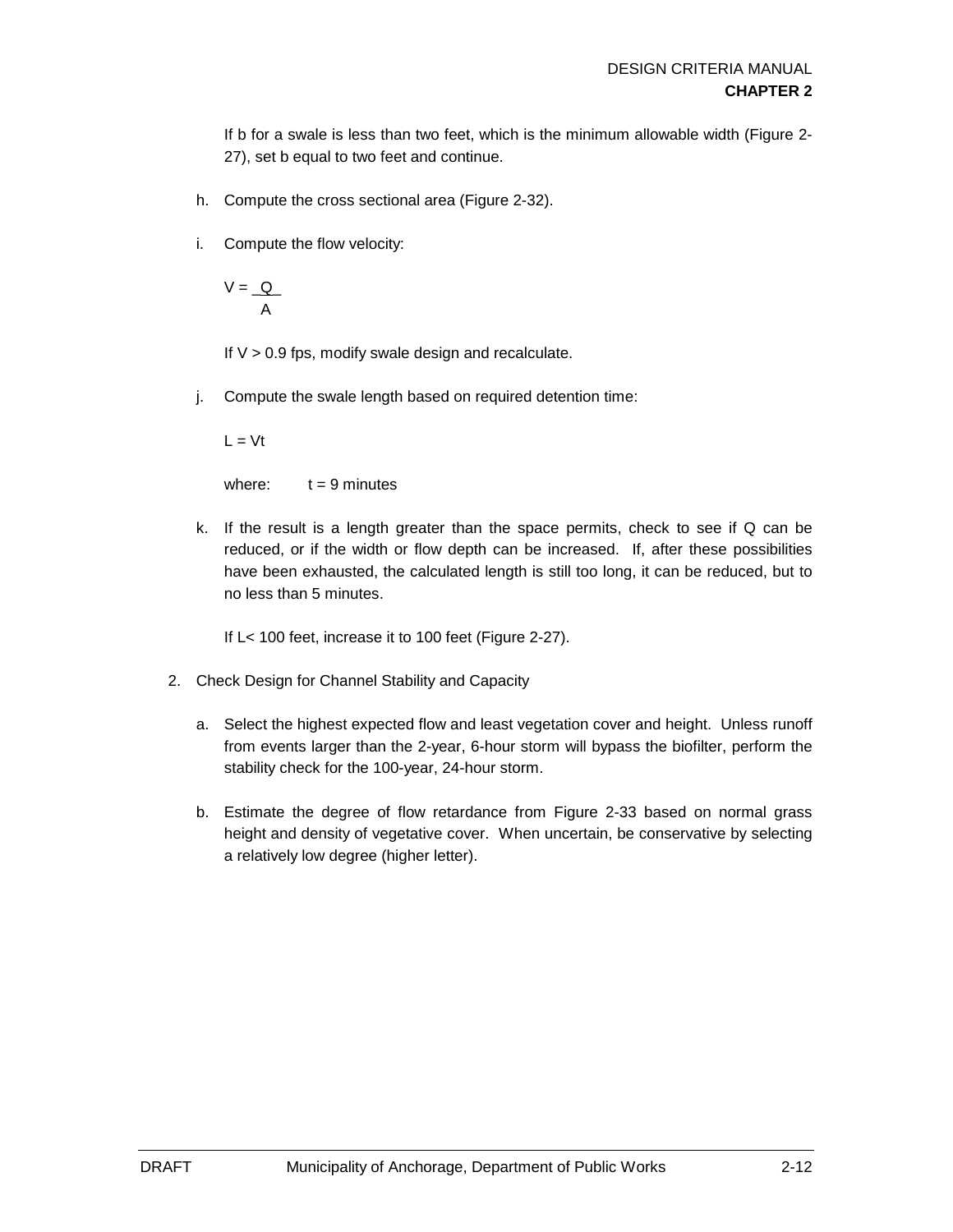| <b>Normal Grass</b> |                             |   |                                      |   |
|---------------------|-----------------------------|---|--------------------------------------|---|
| Height (inches)     | Very Dense Vegetative Cover |   | <b>Fairly Dense Vegetative Cover</b> |   |
|                     | Degree of Retardance        |   | Degree of Retardance                 |   |
| >25                 | Very High                   | A | High                                 | В |
| 11-25               | High                        | В | Moderate                             | C |
| $6 - 10$            | Moderate                    | С | Low                                  | D |
| $2 - 6$             | Low                         | D | Low                                  | D |
| $\leq$              | Very Low                    | Е | Very Low                             | Е |
|                     |                             |   |                                      |   |

### **Figure 2-33 Guide for Selecting Degree of Flow Retardance**

- c. Establish the maximum permissible velocity for erosion prevention  $(V_{\text{max}})$  at 4 fps.
- d. Select a trial Manning's n. The minimum value for poor vegetation cover and low height is 0.033 (which is possible if the grass is knocked down from high flow). A good initial choice under these conditions is 0.04.
- e. Obtain a first approximation for the product of velocity and hydraulic radius (VR<sub>approx</sub>), using the graph in Figure 2-34.
- f. Compute the hydraulic radius for the maximum permissible velocity:

$$
R = \frac{VR}{V_{\text{max}}}
$$

g. Solve for the actual product of velocity and hydraulic radius and compare to the first approximation:

$$
VR = 1.49/n R^{1.67} s^{0.5}
$$

If they do not agree within 5 percent, select a new trial Manning's n and recalculate. However, if  $n < 0.033$  is needed for agreement, set  $n = 0.033$ , repeat this calculation for the product of velocity and hydraulic radius (VR), and proceed with step h.

h. Compute the actual velocity for the final design conditions:

$$
V = VR_{approx}/R
$$

Check that  $V < V_{max}$  from step c.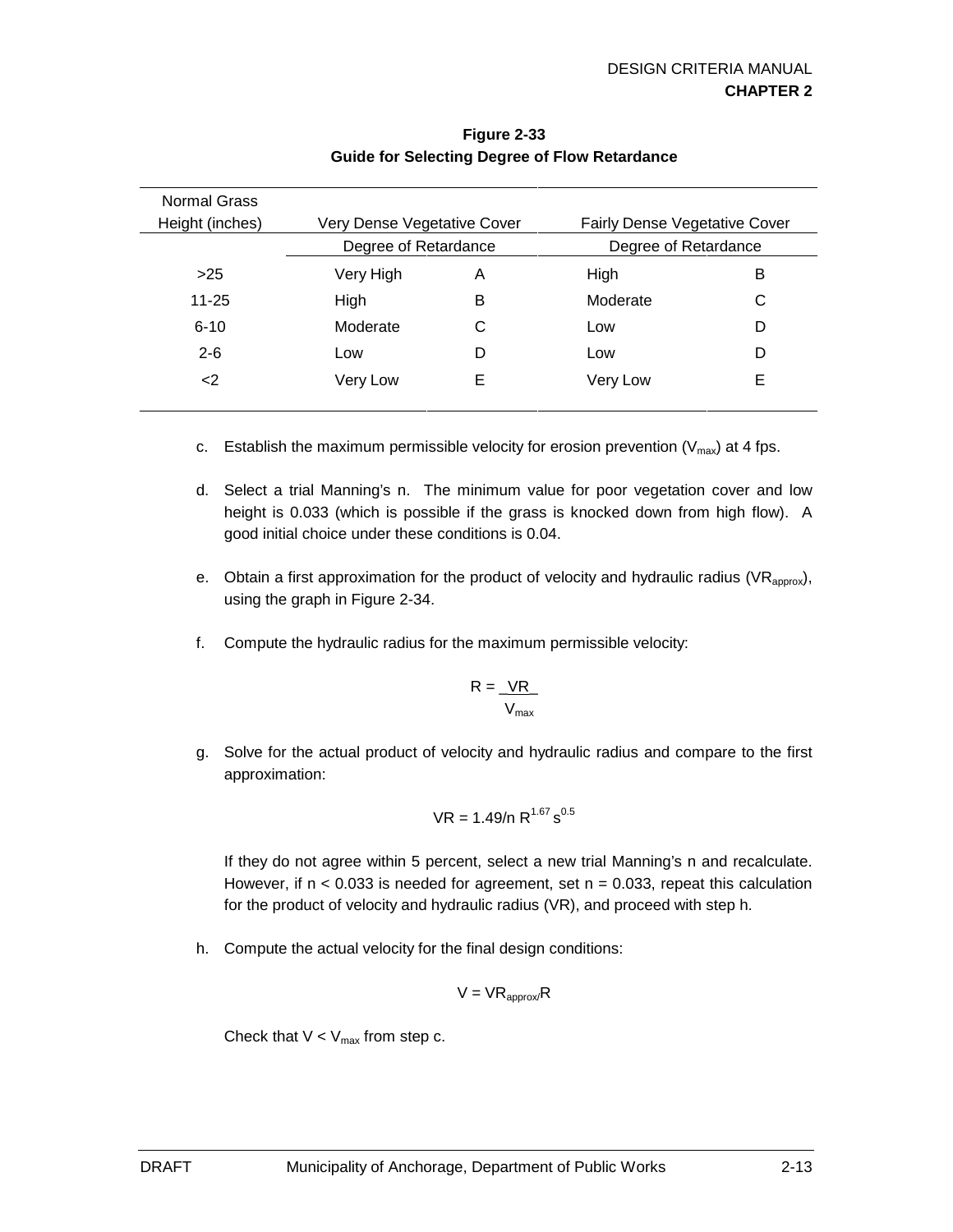

FIGURE 2-34

 $\overline{\phantom{a}}$ 

 $2 - 14$ 

**DESIGN CRITERIA MANUAL** 

**CHAPTER 2**